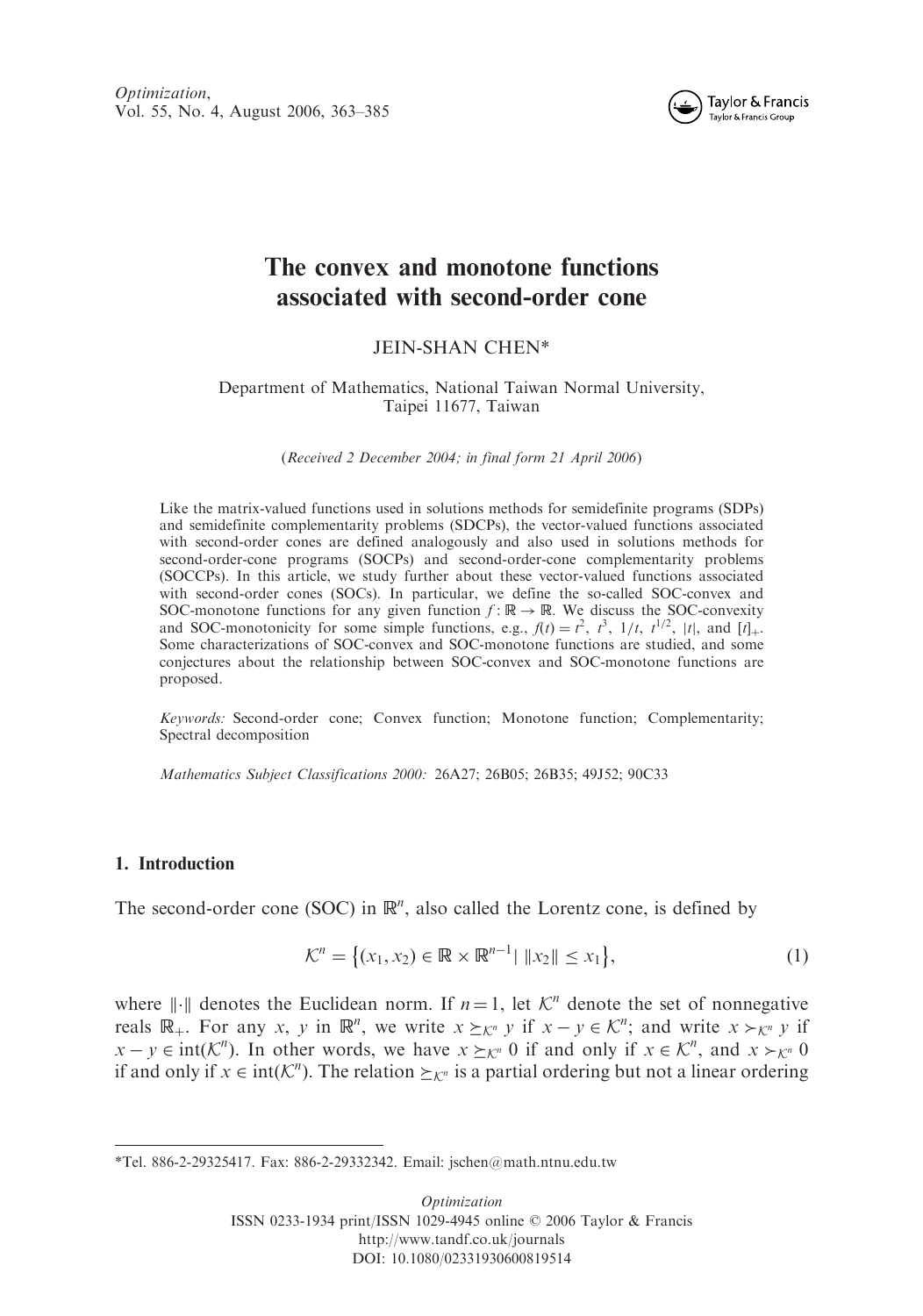in  $\mathcal{K}^n$ , i.e., there exist  $x, y \in \mathcal{K}^n$  such that neither  $x \succeq_{\mathcal{K}^n} y$  nor  $y \succeq_{\mathcal{K}^n} x$ . To see this, for  $n = 2$ , let  $x = (1, 1)$ ,  $y = (1, 0)$ . Then, we have  $x - y = (0, 1) \notin \mathcal{K}^n$ ,  $y - x = (0, -1) \notin \mathcal{K}^n$ .

Recently, the SOC has received much attention in optimization, particularly in the context of applications and solutions methods for the second-order-cone program (SOCP) [14] and second-order-cone complementarity problem (SOCCP) [5–8]. For those solutions methods, spectral decomposition associated with SOC is required. The basic concepts are as follows. For any  $x = (x_1, x_2) \in \mathbb{R} \times \mathbb{R}^{n-1}$ , x can be decomposed as

$$
x = \lambda_1 u^{(1)} + \lambda_2 u^{(2)},
$$
 (2)

where  $\lambda_1$ ,  $\lambda_2$  and  $u^{(1)}$ ,  $u^{(2)}$  are the spectral values and the associated spectral vectors of x given by

$$
\lambda_i = x_1 + (-1)^i \|x_2\|,\tag{3}
$$

$$
u^{(i)} = \begin{cases} \frac{1}{2} \left( 1, (-1)^i \frac{x_2}{\|x_2\|} \right), & \text{if } x_2 \neq 0, \\ \frac{1}{2} \left( 1, (-1)^i w \right), & \text{if } x_2 = 0, \end{cases}
$$
(4)

for  $i = 1$ , 2 with w being any vector in  $\mathbb{R}^{n-1}$  satisfying  $||w|| = 1$ . If  $x_2 \neq 0$ , the decomposition is unique.

For any function  $f : \mathbb{R} \to \mathbb{R}$ , the following vector-valued function associated with  $\mathcal{K}^n$  $(n > 1)$  was considered [8,10]:

$$
f^{\text{soc}}(x) = f(\lambda_1)u^{(1)} + f(\lambda_2)u^{(2)}, \quad \forall x = (x_1, x_2) \in \mathbb{R} \times \mathbb{R}^{n-1}.
$$
 (5)

If f is defined only on a subset of  $\mathbb R$ , then  $f^{\text{soc}}$  is defined on the corresponding subset of  $\mathbb{R}^n$ . The definition (5) is unambiguous whether  $x_2 \neq 0$  or  $x_2 = 0$ . The cases of  $f^{\text{soc}}(x) = x^{1/2}, x^2$ , exp(x) are discussed in [9]. In fact, the equation (5) is analogous to one associated with the semidefinite cone  $S^n_+$  [19,21].

In this article, we further define the so-called SOC-convex and SOC-monotone functions (section 3), which are parallel to matrix-convex and matrix-monotone functions [2,11]. We study the SOC-convexity and SOC-monotinicity for some simple functions, e.g.,  $f(t) = t^2$ ,  $t^3$ ,  $1/t$ ,  $t^{1/2}$ ,  $|t|$ , and  $[t]_+$ . Then, we explore the characterizations of SOC-convex and SOC-monotone functions. In addition, we state some conjectures about the relationship between SOC-convex and SOC-monotone functions. It is our intention to extend the existing properties of matrix-convex and matrix-monotone functions shown as in [2,11]. As will be seen in section 3, the vector-valued functions associated with SOC are accompanied by the Jordan product (will be defined in section 2). However, unlike matrix multiplication, the Jordan product associated with SOC is not associative, which is the main source of difficulty when we do the extension. Therefore, the ideas for proofs are usually quite different from those for matrix-valued functions. The vector-valued functions associated with SOC are heavily used in the solutions methods for SOCP and SOCCP. Therefore, further study on these functions will be helpful for developing and analyzing more solutions methods. That is one of the main motivations for this article.

In what follows and throughout the article,  $\langle \cdot, \cdot \rangle$  denotes the Euclidean inner product and  $\|\cdot\|$  the Euclidean norm. The notation ":=" means "define". For any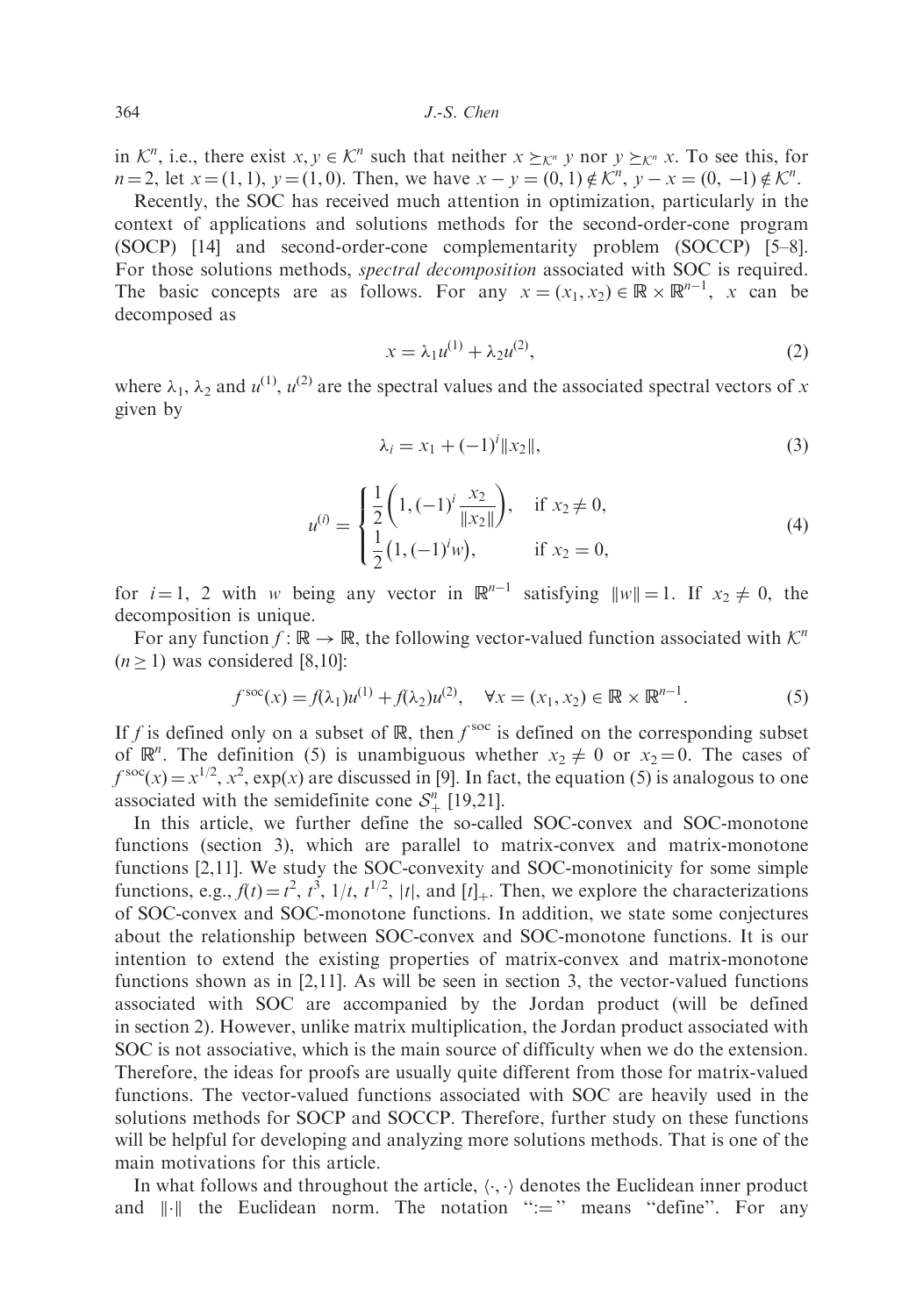$f: \mathbb{R}^n \to \mathbb{R}$ ,  $\nabla f(x)$ , denotes the gradient of f and x. For any differentiable mapping  $F = (F_1, F_2, \dots, F_m)^T : \mathbb{R}^n \to \mathbb{R}^m$ ,  $\nabla F(x) = [\nabla F_1(x) \cdots \nabla F_m(x)]$ , is a  $n \times m$  matrix denotes the transposed Jacobian of F at x. For any symmetric matrices  $A, B \in \mathbb{R}^{n \times n}$ , we write  $A \geq B$  (respectively,  $A > B$ ) to mean  $A - B$  is positive semidefinite (respectively, positive definite). We also use p.s.d. (respectively, p.d.) to represent the abbreviation of positive semidefinite (respectively, positive definite).

## 2. Jordan product and related properties

For any  $x = (x_1, x_2) \in \mathbb{R} \times \mathbb{R}^{n-1}$  and  $y = (y_1, y_2) \in \mathbb{R} \times \mathbb{R}^{n-1}$ , we define their *Jordan* product as

$$
x \circ y = (x^T y, y_1 x_2 + x_1 y_2). \tag{6}
$$

We write  $x^2$  to mean  $x \circ x$  and write  $x + y$  to mean the usual componentwise addition of vectors. Then  $\circ$ , +, together with  $e = (1, 0, \ldots, 0)^T \in \mathbb{R}^n$  have the following basic properties [9,10]: (1)  $e \circ x = x$ , for all  $x \in \mathbb{R}^n$ , (2)  $x \circ y = y \circ x$ , for all  $x, y \in \mathbb{R}^n$ , (3)  $x \circ (x^2 \circ y) = x^2 \circ (x \circ y)$ , for all  $x, y \in \mathbb{R}^n$  and (4)  $(x + y) \circ z = x \circ z + y \circ z$ , for all  $x, y, z \in \mathbb{R}^n$ . The Jordan product is not associative. For example, for  $n = 3$ , let  $x = (1, -1, 1)$  and  $y = z = (1, 0, 1)$ , then we have  $(x \circ y) \circ z = (4, -1, 1)$ have  $(x \circ y) \circ z = (4, -1, 4) \neq 0$  $x \circ (y \circ z) = (4, -2, 4)$ . However, it is power associative, i.e.,  $x \circ (x \circ x) = (x \circ x) \circ x$ for all  $x \in \mathbb{R}^n$ . Thus, we may, without fear of ambiguity, write  $x^m$  for the product of m copies of x and  $x^{m+n} = x^m \circ x^n$  for all positive integers m and n. We define  $x^0 = e$ . m copies of x and  $x^{n+1} = x^n \circ x^n$  for all positive integers m and n. We define  $x = e$ .<br>Besides,  $\mathcal{K}^n$  is not closed under Jordan product. For example,  $x = (\sqrt{2}, 1, 1) \in \mathcal{K}^3$ , Besides,  $\wedge$  is not closed under Jordan product<br>  $y = (\sqrt{2}, 1, -1) \in \mathcal{K}^3$ , but  $x \circ y = (2, 2\sqrt{2}, 0) \notin \mathcal{K}^3$ .

For each  $x = (x_1, x_2) \in \mathbb{R} \times \mathbb{R}^{n-1}$ , the *determinant* and the *trace* of x are defined by

$$
\det(x) = x_1^2 - ||x_2||^2, \quad \text{tr}(x) = 2x_1.
$$

In general,  $\det(x \circ y) \neq \det(x) \det(y)$  unless  $x_2 = y_2$ . A vector  $x = (x_1, x_2) \in \mathbb{R} \times \mathbb{R}^{n-1}$  is said to be *invertible* if  $det(x) \neq 0$ . If x is invertible, then there exists a unique  $y = (y_1, y_2) \in \mathbb{R} \times \mathbb{R}^{n-1}$  satisfying  $x \circ y = y \circ x = e$ . We call this y the inverse of x and denote it by  $x^{-1}$ . In fact, we have

$$
x^{-1} = \frac{1}{x_1^2 - \|x_2\|^2} (x_1, -x_2) = \frac{1}{\det(x)} (\operatorname{tr}(x)e - x).
$$

Therefore,  $x \in \text{int}(\mathcal{K}^n)$  if and only if  $x^{-1} \in \text{int}(\mathcal{K}^n)$ . Moreover, if  $x \in \text{int}(\mathcal{K}^n)$ , then  $x^{-k} = (x^{-k})^{-1}$  is also well-defined. For any  $x \in \mathcal{K}^n$ , it is known that there exists a unique vector in  $K^n$  denoted by  $x^{1/2}$  such that  $(x^{1/2})^2 = x^{1/2} \circ x^{1/2} = x$ . Indeed,

$$
x^{1/2} = (s, \frac{x_2}{2s}),
$$
 where  $s = \sqrt{\frac{1}{2}(x_1 + \sqrt{x_1^2 + ||x_2||^2})}.$ 

In the preceding formula, the term  $x_2/s$  is defined to be the zero vector if  $x_2 = 0$ and  $s = 0$ , i.e.,  $x = 0$ .

For any  $x \in \mathbb{R}^n$ , we always have  $x^2 \in \mathcal{K}^n$  (i.e.,  $x^2 \geq_{\mathcal{K}^n} 0$ ). Hence, there exist a unique vector  $(x^2)^{1/2} \in \mathcal{K}^n$  denoted by |x|. It is easy to verify that  $|x| \geq_{\mathcal{K}^n} 0$  and  $x^2 = |x|^2$  for any  $x \in \mathbb{R}^n$ . It is also known that  $|x| \geq_{\mathcal{K}^n} x$ . For any  $x \in \mathbb{R}^n$ , we define  $[x]_+$  to be the nearest point (in Euclidean norm, since Jordan product does not induce a norm) projection of  $x$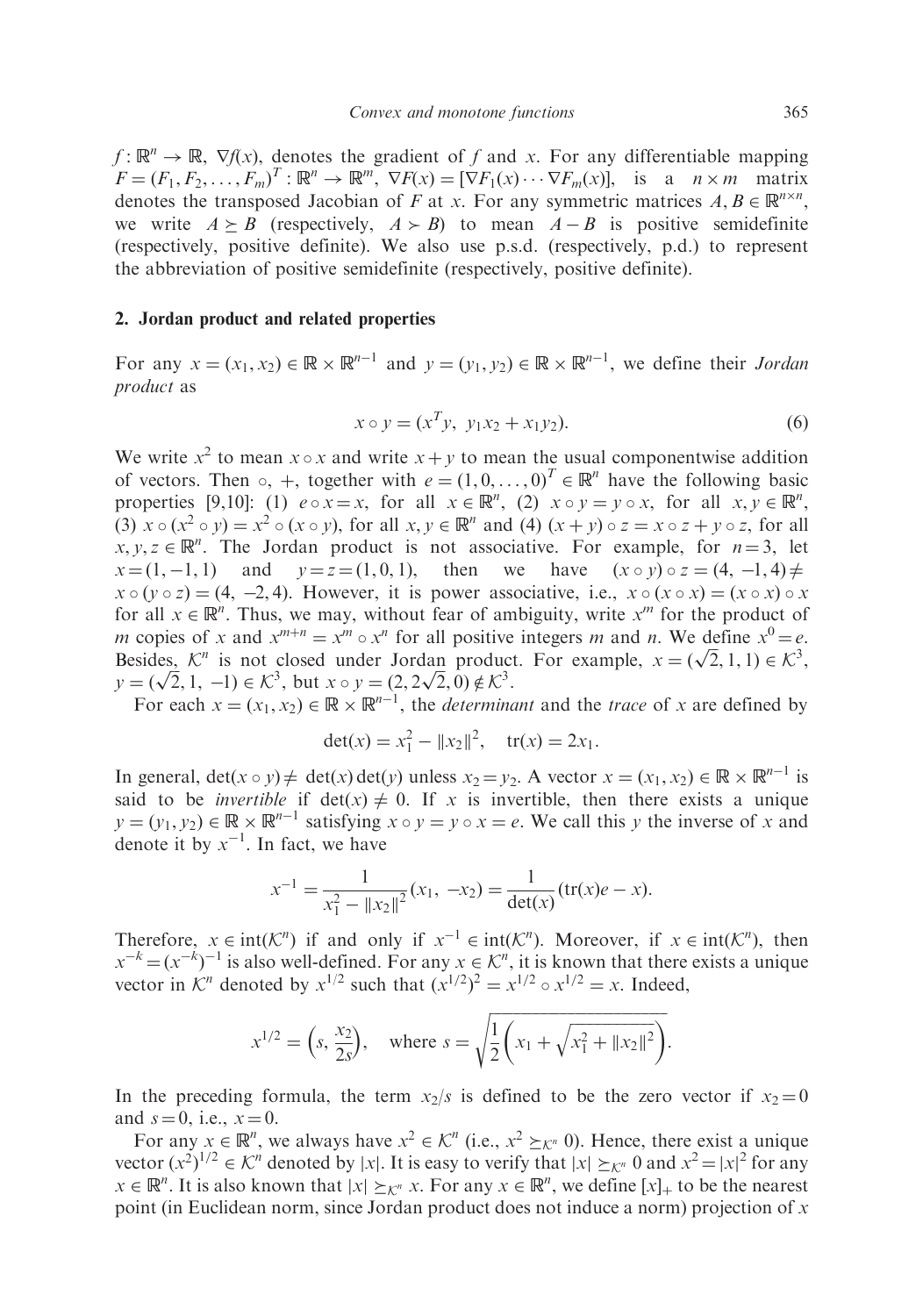onto  $\mathcal{K}^n$ , which is the same definition as in  $\mathbb{R}^n_+$ . In other words,  $[x]_+$  is the optimal solution of the parametric SOCP:  $[x]_+ = \arg \min \{ ||x - y|| \mid y \in \mathcal{K}^n \}$ . It is well-known that  $[x]_{+} = 1/2(x + |x|);$  see Property 2.2(f).

Next, for any  $x = (x_1, x_2) \in \mathbb{R} \times \mathbb{R}^{n-1}$ , we define a linear mapping from  $\mathbb{R}^n$  to  $\mathbb{R}^n$  as

$$
L_x : \mathbb{R}^n \longrightarrow \mathbb{R}^n
$$

$$
y \longrightarrow L_x y := \begin{bmatrix} x_1 & x_2^T \\ x_2 & x_1 I \end{bmatrix} y.
$$

It can be easily verified that  $x \circ y = L_x y$ ,  $\forall y \in \mathbb{R}^n$ , and  $L_x$  is positive definite (and hence invertible) if and only if  $x \in \text{int}(\mathcal{K}^n)$ . However,  $L_x^{-1}y \neq x^{-1} \circ y$ , for some  $x \in \text{int}(\mathcal{K}^n)$ and  $y \in \mathbb{R}^n$ , i.e.,  $L_x^{-1} \neq L_{x^{-1}}$ .

The spectral decomposition along with the Jordan algebra associated with SOC entail some basic properties as listed in the following text. We omit the proofs since they can be found in [9,10].

Property 2.1 For any  $x = (x_1, x_2) \in \mathbb{R} \times \mathbb{R}^{n-1}$  with the spectral values  $\lambda_1$ ,  $\lambda_2$  and spectral vectors  $u^{(1)}$ ,  $u^{(2)}$  given as in equations (3)–(4), we have

(a)  $u^{(1)}$  and  $u^{(2)}$  are orthogonal under Jordan product and have length  $1/\sqrt{2}$ , i.e.,

$$
u^{(1)} \circ u^{(2)} = 0
$$
,  $||u^{(1)}|| = ||u^{(2)}|| = \frac{1}{\sqrt{2}}$ .

(b)  $u^{(1)}$  and  $u^{(2)}$  are idempotent under Jordan product, i.e.,

$$
u^{(i)} \circ u^{(i)} = u^{(i)}, \quad i = 1, 2.
$$

(c)  $\lambda_1$ ,  $\lambda_2$  are nonnegative (positive) if and only if  $x \in \mathcal{K}^n$  ( $x \in \text{int}(\mathcal{K}^n)$ ), i.e.,

$$
\lambda_i \ge 0, \ \forall i = 1, 2 \Longleftrightarrow x \succeq_{\mathcal{K}^n} 0.
$$

$$
\lambda_i > 0, \ \forall i = 1, 2 \Longleftrightarrow x \succ_{\mathcal{K}^n} 0.
$$

(d) The determinant, the trace and the Euclidean norm of  $x$  can all be represented in terms of  $\lambda_1$ ,  $\lambda_2$ :

$$
\det(x) = \lambda_1 \lambda_2, \quad \text{tr}(x) = \lambda_1 + \lambda_2, \quad \|x\|^2 = \frac{1}{2} \left(\lambda_1^2 + \lambda_2^2\right).
$$

Property 2.2 For any  $x = (x_1, x_2) \in \mathbb{R} \times \mathbb{R}^{n-1}$  with the spectral values  $\lambda_1$ ,  $\lambda_2$  and spectral vectors  $u^{(1)}$ ,  $u^{(2)}$  given as in equations (3)–(4), we have

(a) 
$$
x^2 = \lambda_1^2 u^{(1)} + \lambda_2^2 u^{(2)}
$$
.  
\n(b) If  $x \in \mathcal{K}^n$ , then  $x^{1/2} = \sqrt{\lambda_1} u^{(1)} + \sqrt{\lambda_2} u^{(2)}$ .  
\n(c)  $|x| = |\lambda_1| u^{(1)} + |\lambda_2| u^{(2)}$ .  
\n(d)  $[x]_+ = [\lambda_1]_+ u^{(1)} + [\lambda_2]_+ u^{(2)}$ ,  $[x]_- = [\lambda_1]_- u^{(1)} + [\lambda_2]_- u^{(2)}$ .  
\n(e)  $|x| = [x]_+ + [-x]_+ = [x]_+ - [x]_-$ .  
\n(f)  $[x]_+ = 1/2(x + |x|)$ ,  $[x]_- = 1/2(x - |x|)$ .

## Property 2.3

(a) Any  $x \in \mathbb{R}^n$  satisfies  $|x| \geq_{\mathcal{K}^n} x$ .

(b) For any  $x, y \geq_{\mathcal{K}^n} 0$ , if  $x \geq_{\mathcal{K}^n} y$ , then  $x^{1/2} \geq_{\mathcal{K}^n} y^{1/2}$ .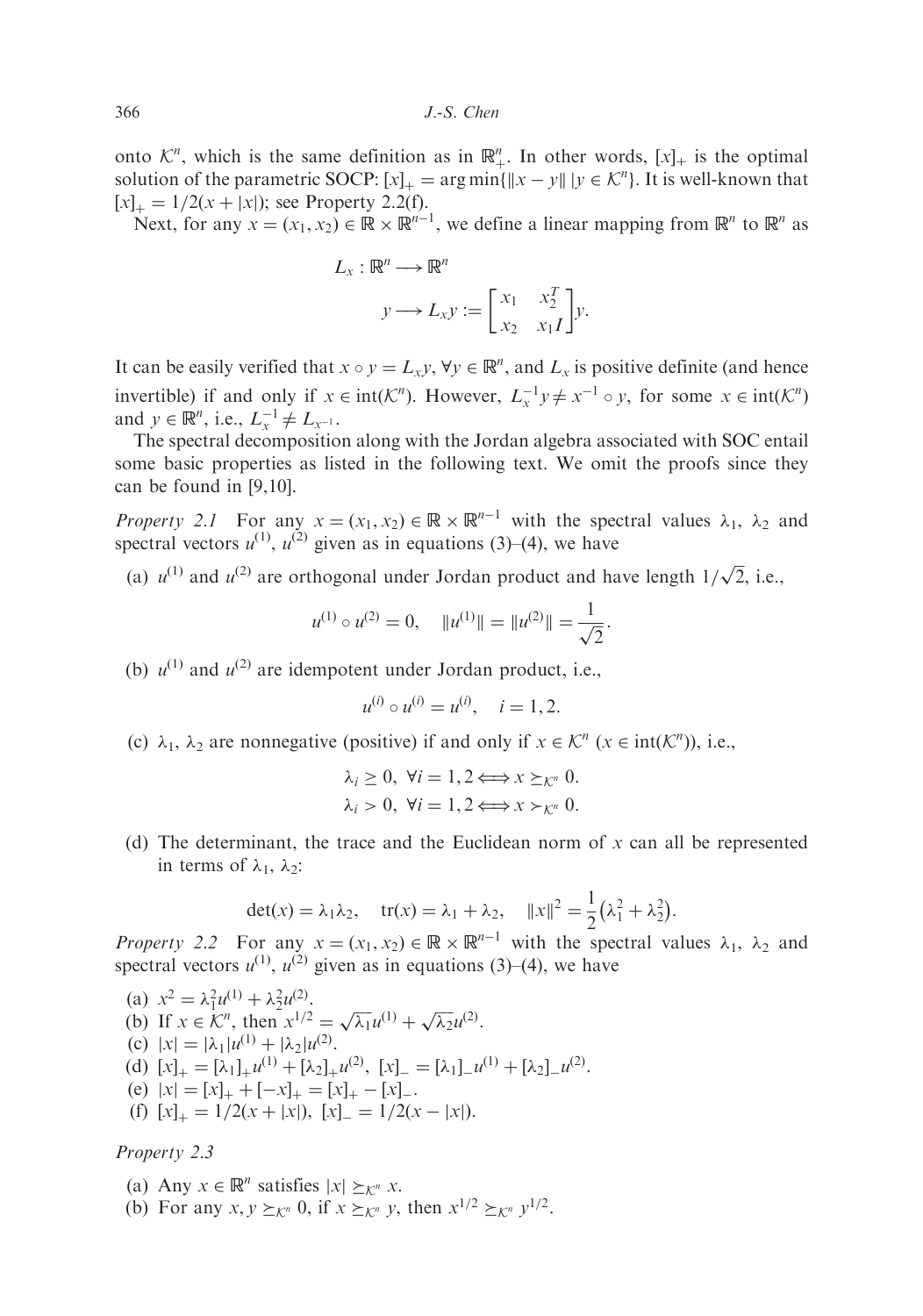- (c) For any  $x, y \in \mathbb{R}^n$ , if  $x^2 \succeq_{\mathcal{K}^n} y^2$ , then  $|x| \succeq_{\mathcal{K}^n} |y|$ .
- (d) For any  $x \in \mathbb{R}^n$ ,  $x \succeq_{\mathcal{K}^n} 0 \Leftrightarrow \langle x, y \rangle \ge 0$ ,  $\forall y \succeq_{\mathcal{K}^n} 0$ .
- (e) For any  $x \succeq_{\mathcal{K}^n} 0$  and  $y \in \mathbb{R}^n$ ,  $x^2 \succeq_{\mathcal{K}^n} y^2 \Rightarrow x \succeq_{\mathcal{K}^n} y$ .

In the following propositions, we study and explore more characterizations about spectral values, determinant, and trace of x as well as the partial order  $\succ_{k^n}$ . In fact, Propositions 2.1–2.4 are parallel results analogous to those associated with positive semidefinite cone [11]. Even though both  $K<sup>n</sup>$  and  $S<sup>n</sup>$  belong to self-dual cones and share similar properties, as we will see, the ideas for proving these results are quite different. One reason is that the Jordan product is not associative as mentioned earlier.

PROPOSITION 2.1 For any  $x \succ_{K^n} 0$  and  $y \succ_{K^n} 0$ , the following results hold.

- (a) If  $x \succ_{K^n} y$ , then  $\det(x) > \det(y)$ ,  $tr(x) > tr(y)$ .
- (b) If  $x \succeq_{\mathcal{K}^n} y$ , then  $\lambda_i(x) \geq \lambda_i(y)$ ,  $\forall i = 1, 2$ .

Proof (a) From definition, we know that

$$
det(x) = x_1^2 - ||x_2||^2, \quad tr(x) = 2x_1,
$$
  

$$
det(y) = y_1^2 - ||y_2||^2, \quad tr(y) = 2y_1.
$$

Since  $x - y = (x_1 - y_1, x_2 - y_2) \geq_{\mathcal{K}^n} 0$ , we have  $||x_2 - y_2|| \leq x_1 - y_1$ . Thus,  $x_1 \geq y_1$ , and then  $tr(x) \geq tr(y)$ . Besides, the assumption on x and y gives

$$
x_1 - y_1 \ge ||x_2 - y_2|| \ge ||x_2|| - ||y_2||,
$$
\n(7)

which is equivalent to  $x_1 - ||x_2|| \ge y_1 - ||y_2|| > 0$  and  $x_1 + ||x_2|| \ge y_1 + ||y_2|| > 0$ . Hence,

$$
\det(x) = x_1^2 - ||x_2||^2 = (x_1 + ||x_2||)(x_1 - ||x_2||) \ge (y_1 + ||y_2||)(y_1 - ||y_2||) = \det(y).
$$

(b) From definition of spectral values, we know that

$$
\lambda_1(x) = x_1 - ||x_2||
$$
,  $\lambda_2(x) = x_1 + ||x_2||$  and  $\lambda_1(y) = y_1 - ||y_2||$ ,  $\lambda_2(y) = y_1 + ||y_2||$ .

Then, by the inequality (7) in the proof of part (a), the results follow immediately.  $\blacksquare$ 

**PROPOSITION** 2.2 For any  $x \succeq_{\mathcal{K}^n} 0$  and  $y \succeq_{\mathcal{K}^n} 0$ , we have

- (a)  $\det(x + y) \ge \det(x) + \det(y)$ .
- (b) det $(x \circ y) \leq det(x) \cdot det(y)$ .
- (c)  $\det(\alpha x + (1 \alpha)y) \ge \alpha^2 \det(x) + (1 \alpha)^2 \det(y), \forall 0 < \alpha < 1.$
- (d)  $(\det(e+x))^{1/2} \ge 1 + \det(x)^{1/2}, \forall x \geq_{\mathcal{K}^n} 0.$
- (e)  $\det(e + x + v) < \det(e + x) \cdot \det(e + v)$ .

### Proof

(a) For any  $x \succeq_{\mathcal{K}^n} 0$  and  $y \succeq_{\mathcal{K}^n} 0$ , we know  $||x_2|| \le x_1$  and  $||y_2|| \le y_1$ , which implies  $|\langle x_2, y_2 \rangle| \leq ||x_2|| \cdot ||y_2|| \leq x_1y_1.$ 

Hence, we obtain

$$
\begin{aligned} \det(x+y) &= (x_1 + y_1)^2 - \|x_2 + y_2\|^2 \\ &= (x_1^2 - \|x_2\|^2) + (y_1^2 - \|y_2\|^2) + 2(x_1y_1 - \langle x_2, y_2 \rangle) \\ &\ge (x_1^2 - \|x_2\|^2) + (y_1^2 - \|y_2\|^2) \\ &= \det(x) + \det(y). \end{aligned}
$$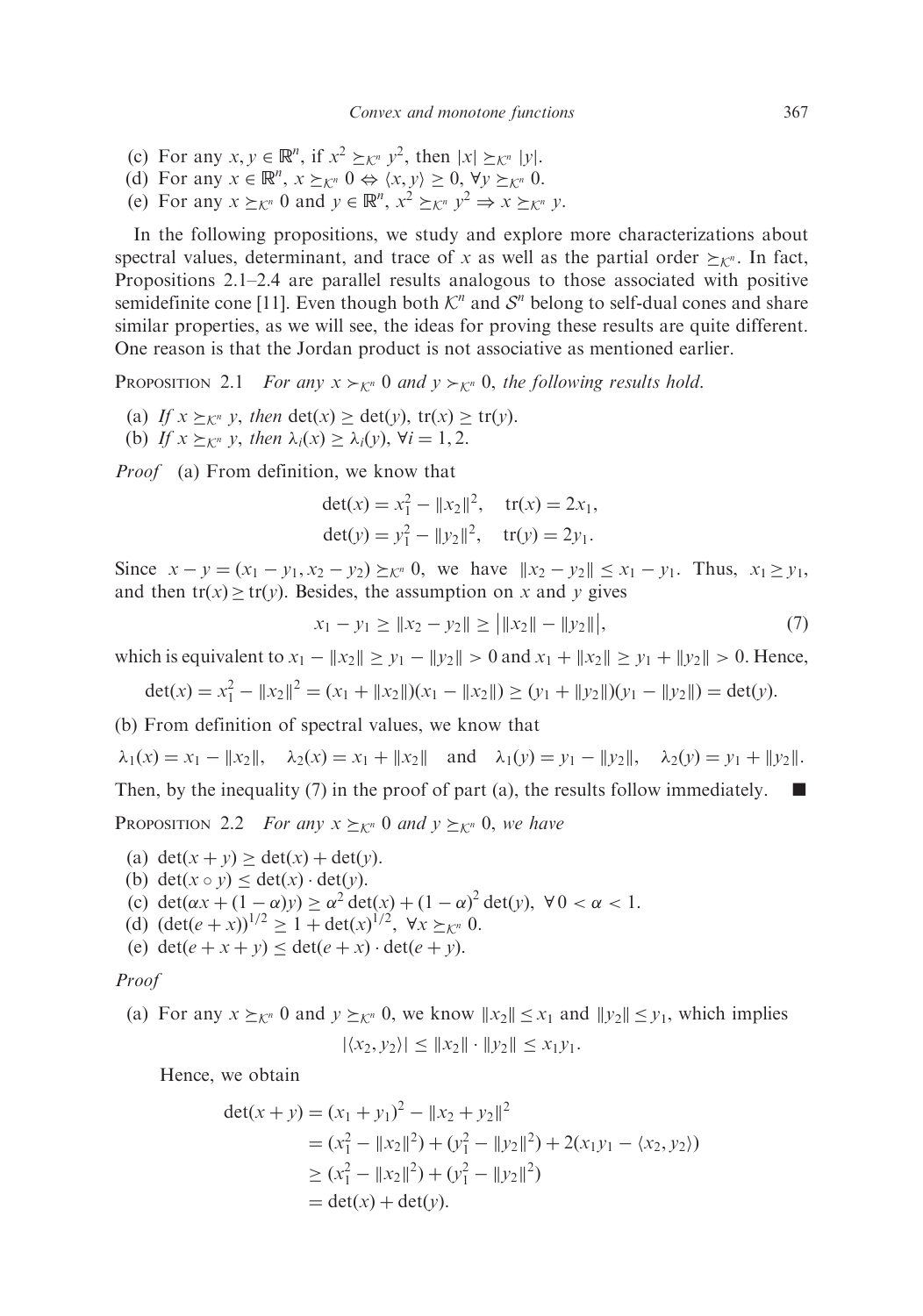(b) Applying the Cauchy inequality gives

$$
\begin{aligned}\n\det(x \circ y) &= \langle x, y \rangle^2 - \|x_1 y_2 + y_1 x_2\|^2 \\
&= (x_1 y_1 + \langle x_2, y_2 \rangle)^2 - (x_1^2 \|y_2\|^2 + 2x_1 y_1 \langle x_2, y_2 \rangle + y_1^2 \|x_2\|^2) \\
&= x_1^2 y_1^2 + \langle x_2, y_2 \rangle^2 - x_1^2 \|y_2\|^2 - y_1^2 \|x_2\|^2 \\
&\le x_1^2 y_1^2 + \|x_2\|^2 \cdot \|y_2\|^2 - x_1^2 \|y_2\|^2 - y_1^2 \|x_2\|^2 \\
&= (x_1^2 - \|x_2\|^2) \cdot (y_1^2 - \|y_2\|^2) \\
&= \det(x) \cdot \det(y).\n\end{aligned}
$$

(c) For any  $x \succ_{\mathcal{K}^n} 0$  and  $y \succ_{\mathcal{K}^n} 0$ , it is clear that  $\alpha x \succ_{\mathcal{K}^n} 0$  and  $(1 - \alpha)y \succ_{\mathcal{K}^n} 0$  for every  $0 \leq \alpha \leq 1$ . In addition, we observe that  $\det(\alpha x) = \alpha^2 \det(x)$ , for all  $\alpha > 0$ . Hence,

$$
\det(\alpha x + (1 - \alpha)y) \ge \det(\alpha x) + \det((1 - \alpha)y) = \alpha^2 \det(x) + (1 - \alpha)^2 \det(y),
$$

where the inequality is from part (a).

- (d) For any  $x \succeq_{\mathcal{K}^n} 0$ , we know  $\det(x) = \lambda_1 \lambda_2 \geq 0$ , where  $\lambda_i$  are the spectral values of x. Hence,  $\det(e + x) = (1 + \lambda_1)(1 + \lambda_2) \ge (1 + \sqrt{\lambda_1 \lambda_2})^2 = (1 + \det(x)^{1/2})^2$ . Then, taking square root both sides yields the desired result.
- (e) Again, For any  $x \succeq_{\mathcal{K}^n} 0$  and  $y \succeq_{\mathcal{K}^n} 0$ , we have

$$
\begin{cases} x_1 - ||x_2|| \ge 0, \\ y_1 - ||y_2|| \ge 0, \\ |\langle x_2, y_2 \rangle| \le ||x_2|| \cdot ||y_2|| \le x_1 y_1. \end{cases}
$$
 (8)

Also, we know  $\det(e + x + y) = (1 + x_1 + y_1)^2 - ||x_2 + y_2||^2$ ,  $\det(e + x) =$  $(1 + x_1)^2 - ||x_2||^2$  and det $(e + y) = (1 + y_1)^2 - ||y_2||^2$ . Hence,

$$
\begin{aligned}\n\text{det}(e+x) \cdot \text{det}(e+y) - \text{det}(e+x+y) \\
&= \left( (1+x_1)^2 - \|x_2\|^2 \right) \left( (1+y_1)^2 - \|y_2\|^2 \right) \\
&\quad - \left( (1+x_1+y_1)^2 - \|x_2+y_2\|^2 \right) \\
&= 2x_1y_1 + 2\langle x_2, y_2 \rangle + 2x_1y_1^2 + 2x_1^2y_1 - 2y_1 \|x_2\|^2 - 2x_1 \|y_2\|^2 \\
&\quad + x_1^2y_1^2 - y_1^2 \|x_2\|^2 - x_1^2 \|y_2\|^2 + \|x_2\|^2 \cdot \|y_2\|^2 \\
&= 2(x_1y_1 + \langle x_2, y_2 \rangle) + 2x_1(y_1^2 - \|y_2\|^2) + 2y_1(x_1^2 - \|x_2\|^2) \\
&\quad + (x_1^2 - \|x_2\|^2)(y_1^2 - \|y_2\|^2) \\
&\ge 0,\n\end{aligned}
$$

where we multiply out all the expansions to obtain the second equality and the last inequality holds by  $(8)$ .

PROPOSITION 2.3 For any  $x, y \in \mathbb{R}^n$ , we have

- (a)  $tr(x + y) = tr(x) + tr(y)$ .
- (b)  $\lambda_1(x)\lambda_2(y) + \lambda_1(y)\lambda_2(x) \le \text{tr}(x \circ y) \le \lambda_1(x)\lambda_1(y) + \lambda_2(x)\lambda_2(y).$
- (c)  $tr(\alpha x + (1 \alpha)y) = \alpha \cdot tr(x) + (1 \alpha) \cdot tr(y), \forall \alpha \in \mathbb{R}$ .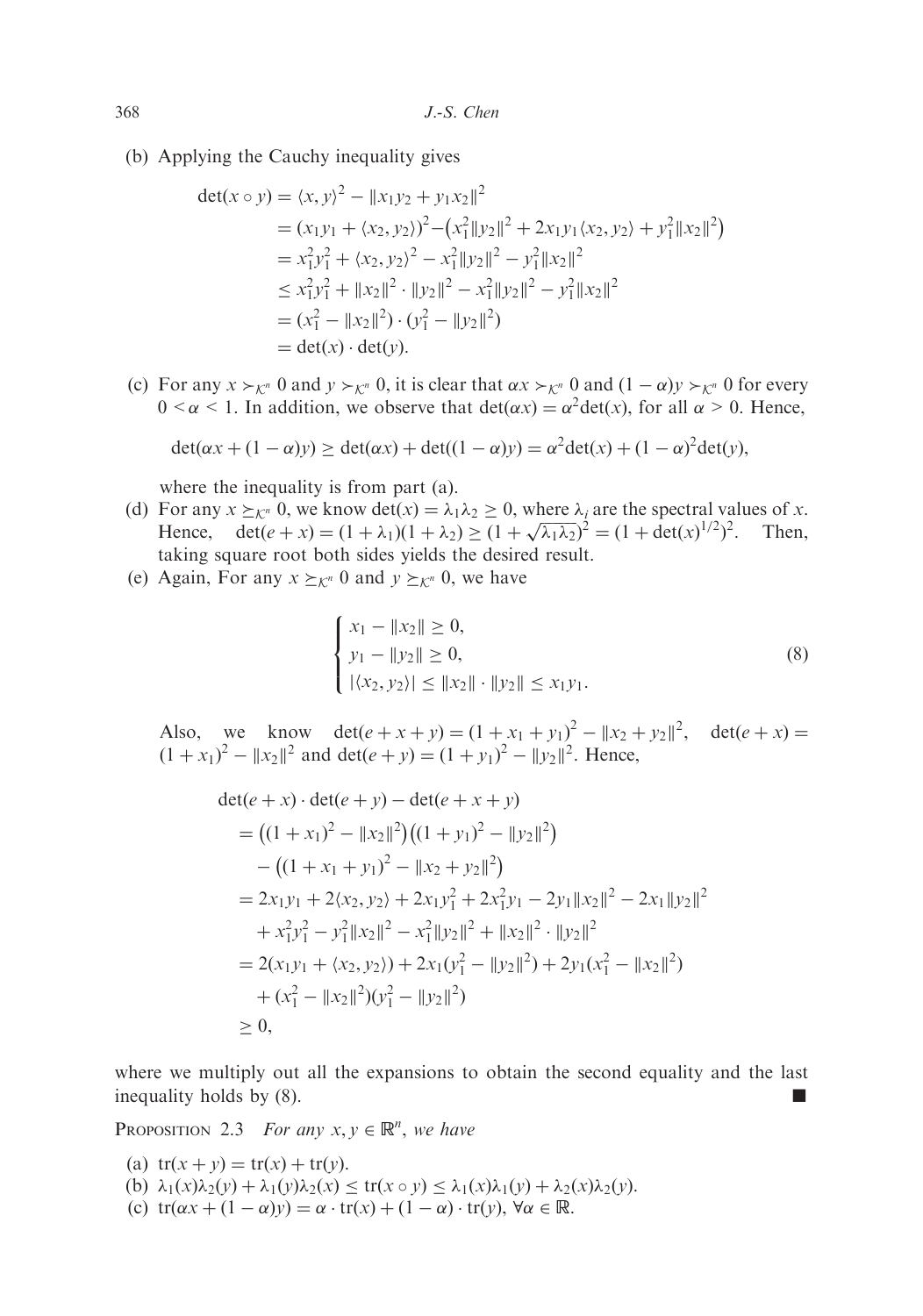*Proof* Parts (a) and (c) are trival. Thus, it remains to verify (b). Using the fact that  $tr(x \circ y) = 2\langle x, y \rangle$ , we obtain

$$
\lambda_1(x)\lambda_2(y) + \lambda_1(y)\lambda_2(x) = (x_1 - ||x_2||)(y_1 + ||y_2||_+(x_1 + ||x_2||)(y_1 - ||y_2||)
$$
  
\n
$$
= 2(x_1y_1 - ||x_2|| ||y_2||)
$$
  
\n
$$
\leq 2(x_1y_1 + \langle x_2, y_2 \rangle)
$$
  
\n
$$
= 2\langle x, y \rangle = \text{tr}(x \circ y)
$$
  
\n
$$
\leq 2(x_1y_1 + ||x_2|| ||y_2||)
$$
  
\n
$$
= (x_1 - ||x_2||)(y_1 - ||y_2||) + (x_1 + ||x_2||)(y_1 + ||y_2||),
$$

which completes the proof.  $\Box$ 

The following two lemmas are well-known results in matrix analysis and are key to proving Proposition 2.4, which is an important extension about the function  $\text{ln det}(\cdot)$ from positive semidefinite cone to SOC.

LEMMA 2.1 For any nonzero vector  $x \in \mathbb{R}^n$ , the matrix  $xx^T$  is positive semidefinite (p.s.d.) with only one nonzero eigenvalue  $||x||^2$ .

*Proof* The proof is routine, hence we omit it.

LEMMA 2.2 Suppose that a symmetric matrix is partitioned as

$$
\begin{bmatrix} A & B \\ B^T & C \end{bmatrix},
$$

where A and C are square. Then this matrix is positive definite  $(p.d.)$  if and only if A is positive definite and  $C \succ B^{T} A^{-1} B$ .

*Proof* See Theorem 7.7.6 in [11].

PROPOSITION 2.4 For any  $x \succ_{\mathcal{K}^n} 0$  and  $y \succ_{\mathcal{K}^n} 0$ , we have

- (a) The real-valued function  $f(x) = \ln(\det(x))$  is concave on  $int(K^n)$ .
- (b)  $\det(\alpha x + (1 \alpha)y) \geq (\det(x))^{\alpha} (\det(y))^{1 \alpha}, \quad \forall 0 < \alpha < 1.$
- (c) The function real-valued  $f(x) = \ln(\det(x^{-1}))$  is convex on  $\text{int}(\mathcal{K}^n)$ .
- (d) The real-valued function  $f(x) = \text{tr}(x 1)$  is convex on  $\text{int}(\mathcal{K}^n)$ .

### Proof

(a) Since int $(K^n)$  is a convex set, it is enough to show that  $\nabla^2 f(x)$  is negative semidefinite. From direct computation, we know

$$
\nabla f(x) = \left(\frac{2x_1}{x_1^2 - \|x_2\|^2}, \frac{-2x_2}{x_1^2 - \|x_2\|^2}\right) = 2x^{-1},
$$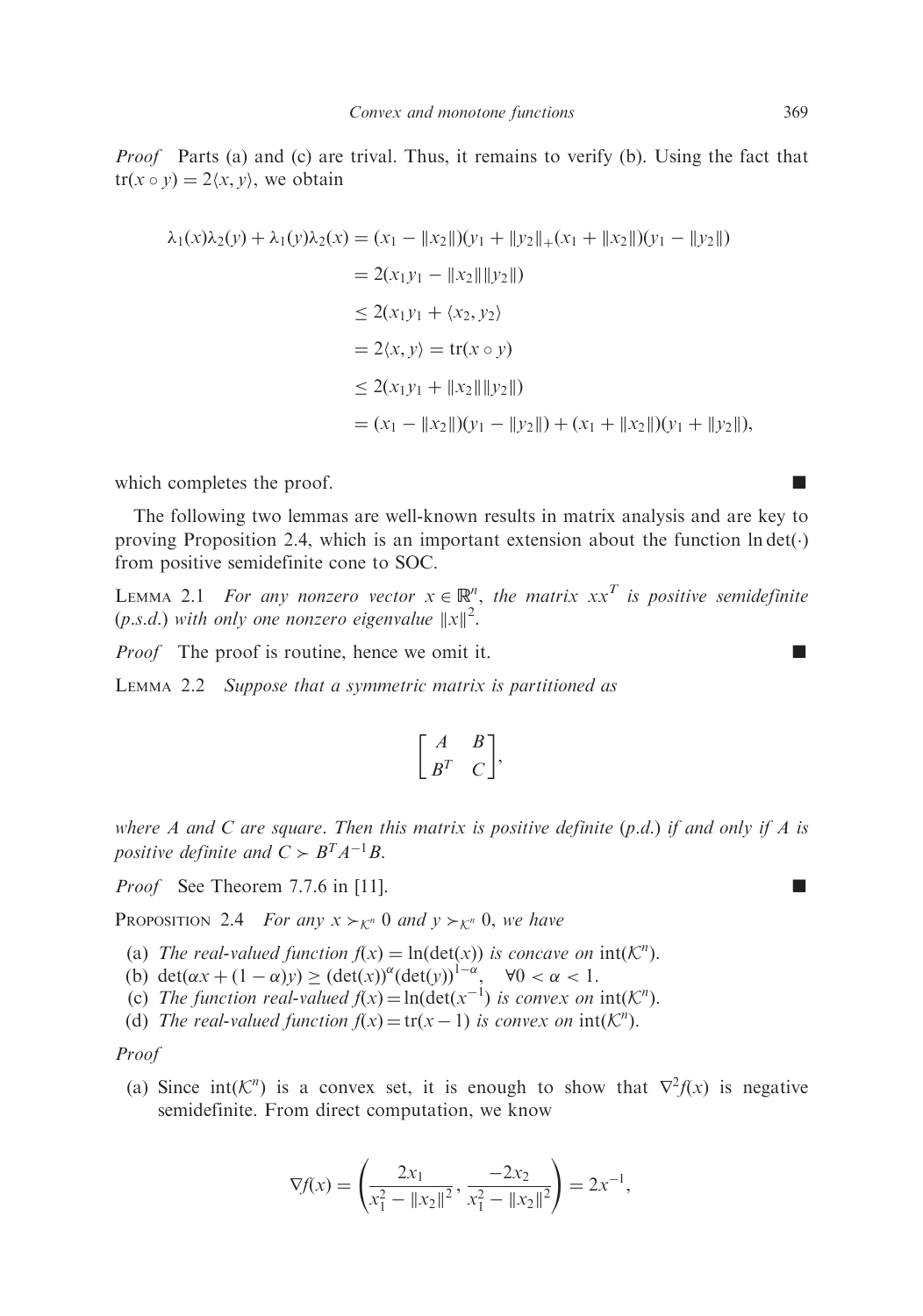and

$$
\nabla^2 f(x) = \begin{bmatrix} \frac{-2x_1^2 - 2||x_2||^2}{(x_1^2 - ||x_2||^2)^2} & \frac{4x_1x_2^T}{(x_1^2 - ||x_2||^2)^2} \\ \frac{4x_1x_2}{(x_1^2 - ||x_2||^2)^2} & \frac{-2(x_1^2 - ||x_2||^2)I - 4x_2x_2^T}{(x_1^2 - ||x_2||^2)^2} \end{bmatrix}
$$
  
= 
$$
\frac{-2}{(x_1^2 - ||x_2||^2)^2} \begin{bmatrix} (x_1^2 + ||x_2||^2)^2 & -2x_1x_2^T \\ -2x_1x_2 & (x_1^2 - ||x_2||^2)I + 2x_2x_2^T \end{bmatrix}.
$$

Let  $\nabla^2 f(x)$  be denoted by the matrix

$$
\left[\begin{array}{cc}A&B\\B^T&C\end{array}\right]
$$

given as in Lemma 2.2 (here  $A$  is a scalar). Then, we have

$$
AC - BTB = (x12 + ||x2||2)( (x12 - ||x2||2)I + 2x2x2T) - 4x12x2x2T= (x14 - ||x2||4)I - 2(x12 - ||x2||2)x2x2T= (x12 - ||x2||2)( (x12 + ||x2||2)I - 2x2x2T)= (x12 - ||x2||2) \cdot M,
$$

were we denote the whole matrix in the big parenthesis of the last second equality by M. From Lemma 2.1, we know that  $x_2x_2^T$  is a p.s.d. with only one nonzero eigenvalue  $||x_2||^2$ . Hence, all the eigenvalues of the matrix M are  $(x_1^2 + ||x_2||^2) - 2||x_2||^2 = x_1^2 - ||x_2||^2$  and  $x_1^2 + ||x_2||^2$  with multiplicity of  $n-2$ , which are all positive. Thus, M is positive definite which implies that  $\nabla^2 f(x)$  is negative definite and hence negative semidefinite.

(b) From part (a), for all  $0 < \alpha < 1$ , we have

$$
\ln(\det(\alpha x + (1 - \alpha)y)) \ge \alpha \ln(\det(x)) + (1 - \alpha) \ln(\det(y))
$$
  
= 
$$
\ln(\det(x))^{\alpha} + \ln(\det(y))^{1-\alpha}
$$
  
= 
$$
\ln(\det(x))^{\alpha}(\det(y))^{1-\alpha}.
$$

Since natural logarithm is an increasing function, the desired result follows.

- (c) We observe that  $det(x^{-1}) = 1/det(x)$ , for all  $x \in int(\mathcal{K}^n)$ . Therefore,  $\ln \det(x^{-1}) = -\ln \det(x)$  is a convex function by part (a).
- (d) The idea for proving this is the same as the one for part (a). Since  $int(\mathcal{K}^n)$  is a convex set, it is enough to show that  $\nabla^2 f$  is positive semidefinite. Note that  $f(x) = \text{tr}(x^{-1}) = \frac{2x_1}{x_1^2 - ||x_2||^2}$ . Thus, from direct computations, we have

$$
\nabla^2 f(x) = \frac{2}{(x_1^2 - ||x_2||^2)^3} \left[ \begin{array}{cc} 2x_1^3 + 6x_1 ||x_2||^2, & -(6x_1^2 + 2 ||x_2||^2)x_2^T \\ -(6x_1^2 + 2 ||x_2||^2)x_2, & 2x_1((x_1^2 - ||x_2||^2)I + 4x_2x_2^T) \end{array} \right].
$$

Again, let  $\nabla^2 f(x)$  be denoted by the matrix

$$
\left[ \begin{array}{cc} A & B \\ B^T & C \end{array} \right]
$$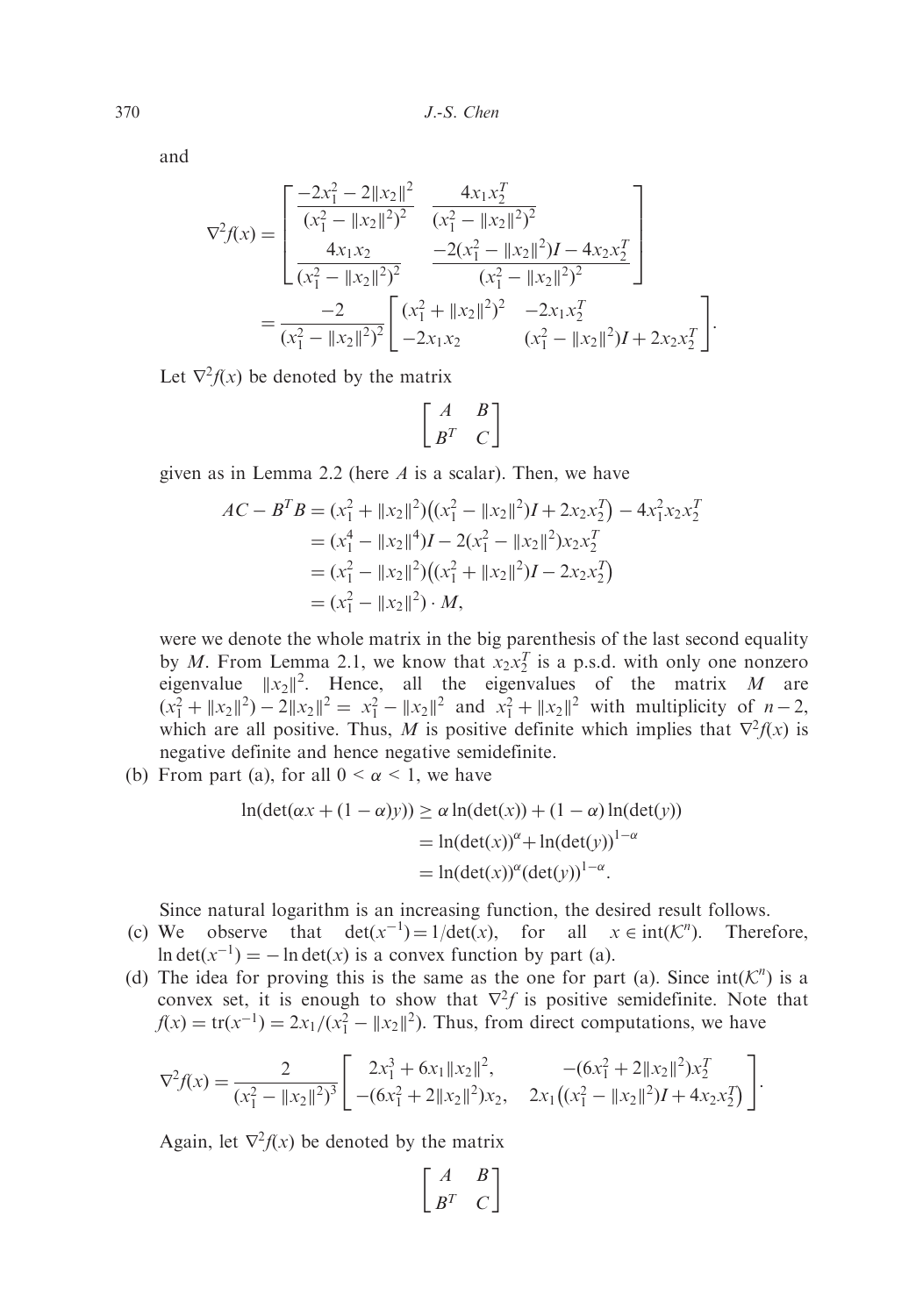given as in Lemma 2.2 (here  $A$  is a scalar). Then, we have

$$
AC - BTB = 2x1(2x13 + 6x1 ||x2 ||2)( (x12 - ||x2 ||2)I + 4x2x2T) – (6x12 + 2||x2 ||2)2x2x2T= (4x14 + 12x12 ||x2 ||2)(x12 - ||x2 ||2)I – (20x14 - 24x12 ||x2 ||2 + 4||x2 ||4)x2x2T= (4x14 + 12x12 ||x2 ||2)(x12 - ||x2 ||2)I – 4(5x12 - ||x2 ||2)(x12 - ||x2 ||2)x2x2T= (x12 - ||x2 ||2)[(4x14 + 12x12 ||x2 ||2)I – 4(5x12 - ||x2 ||2)x2x2T]= (x12 - ||x2 ||2) · M,
$$

where we denote the whole matrix in the big parenthesis of the last second equality by *M*. From Lemma 2.1, we know that  $x_2x_2^T$  is a p.s.d. with only one nonzero eigenvalue  $||x_2||^2$ . Hence, all the eigenvalues of the matrix M are  $(4x_1^4 +$  $12x_1^2 ||x||^2 - 20x_1^2 ||x_2||^2 + 4||x_2||^4$  and  $4x_1^4 + 12x_1^2 ||x_2||^2$  with multiplicity of  $n-2$ , which are all positive since

$$
4x_1^4 + 12x_1^2 \|x_2\|^2 - 20x_1^2 \|x_2\|^2 + 4\|x_2\|^4 = 4x_1^4 - 8x_1^2 \|x_2\|^2 + 4\|x_2\|^4
$$
  
= 4(x\_1^2 - \|x\_2\|^2)  
> 0.

Thus, by Lemma 2.2, we obtain that  $\nabla^2 f(x)$  is positive definite and hence is positive semidefinite. Therefore, f is convex on  $int(\mathcal{K}^n)$ . ).  $\qquad \qquad \blacksquare$ 

## 3. SOC-convex function and SOC-monotone function

In this section, we define the SOC-convexity and SOC-monotonicity and the study some examples of such functions.

*Definition 3.1* Let  $f : \mathbb{R} \to \mathbb{R}$ . Then

(a) f is said to be SOC-monotone of order n if the corresponding vector-valued function  $f^{\text{soc}}$  satisfies the following:

$$
x \succeq_{\mathcal{K}^n} y \Rightarrow f^{\text{soc}}(x) \succeq_{\mathcal{K}^n} f^{\text{soc}}(y).
$$

(b)  $f$  is said to be SOC-convex of order  $n$  if the corresponding vector-valued function  $f^{\text{soc}}$  satisfies the following:

$$
f^{\text{soc}}((1 - \lambda)x + \lambda y) \leq_{\mathcal{K}''}(1 - \lambda)f^{\text{soc}}(x) + \lambda f^{\text{soc}}(y),
$$
\n(9)

for all  $x, y \in \mathbb{R}^n$  and  $0 \le \lambda \le 1$ .

We say f is SOC-monotone (respectively, SOC-convex) if f is SOC-monotone of all order n (respectively, SOC-convex of all order n). If f is continuous, then the condition in equation (9) can be replaced by the more special condition:

$$
f^{\text{soc}}\left(\frac{x+y}{2}\right) \preceq_{\mathcal{K}^n} \frac{1}{2} (f^{\text{soc}}(x) + f^{\text{soc}}(y)).\tag{10}
$$

It is clear that the set of SOC-monotone functions and the set of SOC-convex functions are both closed under positive linear combinations and under pointwise limits.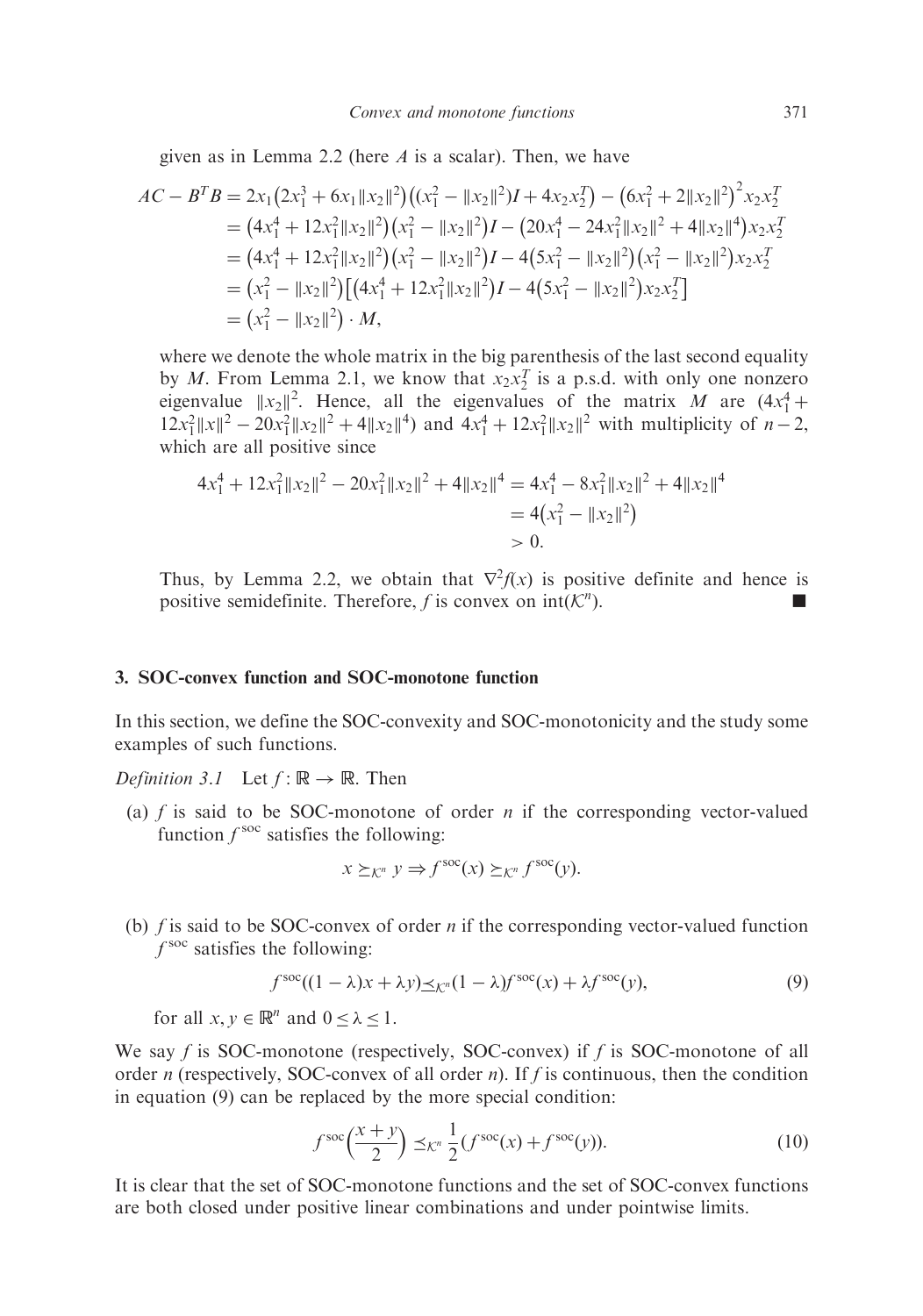PROPOSITION 3.1 Let  $f: \mathbb{R} \to \mathbb{R}$  be  $f(t) = \alpha + \beta t$ , then

- (a) f is SOC-monotone on  $\mathbb R$  for every  $\alpha \in \mathbb R$  and  $\beta \geq 0$ .
- (b) *f* is *SOC*-convex on  $\mathbb R$  for all  $\alpha, \beta \in \mathbb R$ .

*Proof* The proof is straightforward by checking that Definition 3.1 is satisfied.  $\blacksquare$ 

#### PROPOSITION 3.2

- (a) Let  $f: \mathbb{R} \to \mathbb{R}$  be  $f(t) = t^2$ , then f is SOC-convex on  $\mathbb{R}$ .
- (b) Hence, the function  $g(t) = \alpha + \beta t + \gamma t^2$  is SOC-convex on  $\mathbb R$  for all  $\alpha, \beta \in \mathbb R$ and  $\nu > 0$ .

Proof

(a) For any  $x, y \in \mathbb{R}^n$ , we have

$$
\frac{1}{2}(f(x) + f(x)) - f\left(\frac{x+y}{2}\right) = \frac{x^2 + y^2}{2} - \left(\frac{x+y}{2}\right)^2 = \frac{1}{4}(x-y)^2 \geq_{\mathcal{K}^n} 0.
$$

Since  $f$  is continuous, the above implies that  $f$  is SOC-convex.

(b) This is an immediate consequence of (a).

*Example 3.1* The function  $f(t) = t^2$  is not SOC-monotone on R.

To see this, let  $x = (1, 0)$ ,  $y = (-2, 0)$ , then  $x - y = (3, 0) \ge_{K^n} 0$ . But,  $x^2 - y^2 = (1, 0) - (4, 0) = (-3, 0) \not\geq_{\mathcal{K}^n} 0.$ 

It is clear that  $f(t) = t^2$  is also SOC-convex on the smaller interval  $[0, \infty)$  by Proposition 3.2(a). We may ask a natural question: Is  $f(t) = t^2$  SOC-monotone on the interval  $[0,\infty)$ ? The answer is: it is true only for  $n = 2$  and is, false for general  $n \ge 3$ . We show this in the following example.

Example 3.2

- (a) The function  $f(t) = t^2$  is SOC-monotone on [0,  $\infty$ ) for  $n = 2$ .
- (b) However,  $f(t) = t^2$  is not SOC-monotone on  $[0, \infty)$  for  $n \ge 3$ .

(a) Let  $x = (x_1, x_2) \succeq_{k^2} y = (y_1, y_2) \succeq_{k^2} 0$ . Then we have the following inequalities:

$$
|x_2| \le x_1
$$
,  $|y_2| \le y_1$ ,  $|x_2 - y_2| \le x_1 - y_1$ ,

which implies

$$
\begin{cases}\nx_1 - x_2 \ge y_1 - y_2 \ge 0, \\
x_1 + x_2 \ge y_1 + y_2 \ge 0.\n\end{cases}
$$
\n(11)

We want to prove that  $f(x) - f(y) = (x_1^2 + x_2^2 - y_1^2 - y_2^2, 2x_1x_2 - 2y_1y_2) \geq_{K^2} 0$ , which is enough to verify that  $x_1^2 + x_2^2 - y_1^2 - y_2^2 \ge |2x_1x_2 - 2y_1y_2|$ . This can been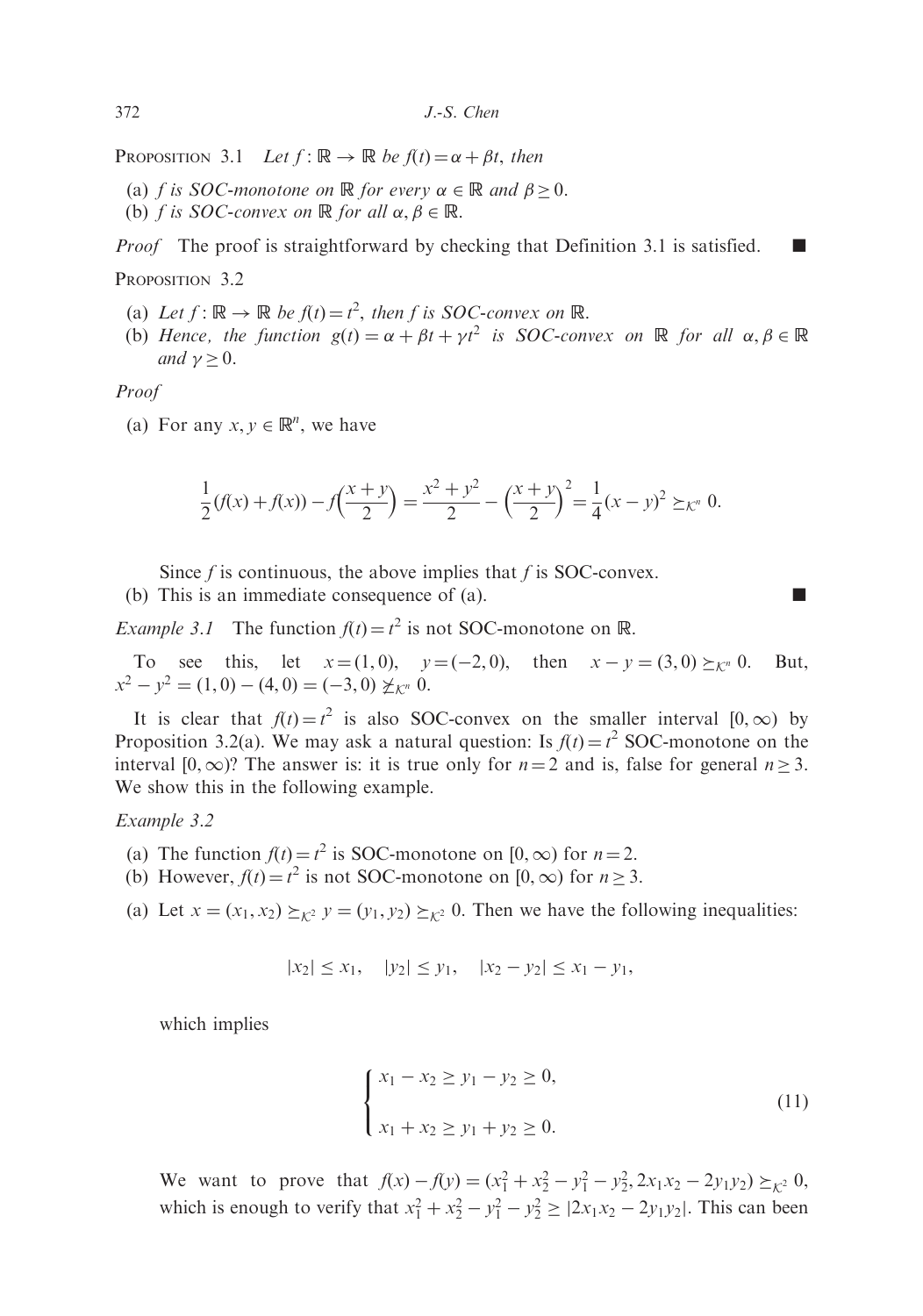seen by

$$
x_1^2 + x_2^2 - y_1^2 - y_2^2 - |2x_1x_2 - 2y_1y_2|
$$
  
= 
$$
\begin{cases} x_1^2 + x_2^2 - y_1^2 - y_2^2 - (2x_1x_2 - 2y_1y_2) & \text{if } x_1x_2 - y_1y_2 \ge 0\\ x_1^2 + x_2^2 - y_1^2 - y_2^2 - (2y_1y_2 - 2x_1x_2) & \text{if } x_1x_2 - y_1y_2 \le 0 \end{cases}
$$
  
= 
$$
\begin{cases} (x_1 - x_2)^2 - (y_1 - y_2)^2 & \text{if } x_1x_2 - y_1y_2 \ge 0\\ (x_1 + x_2)^2 - (y_1 + y_2)^2 & \text{if } x_1x_2 - y_2y_2 \le 0 \end{cases}
$$
  

$$
\ge 0,
$$

where the inequalities are true due to the inequalities (11).

(b) For  $n \ge 3$ , we give a counterexample to show that  $f(t) = t^2$  is not SOC-monotone on the interval  $[0, \infty)$ . Let  $x = (3, 1, -2) \in \mathcal{K}^3$  and  $y = (1, 1, 0) \in \mathcal{K}^3$ . It is clear that  $x - y = (2, 0, -2) \ge_{\mathcal{K}^3} 0$ . But  $x^2 - y^2 = (14, 6, -12) - (2, 2, 0) =$  $(12, 4, -12) \not\geq_{\mathcal{K}^3} 0.$ 

Now we look at the function  $f(t) = t^3$ . As expected,  $f(t) = t^3$  is not SOC-convex. However, it is true that  $f(t) = t^3$  is SOC-convex on [0,  $\infty$ ) for  $n = 2$ , whereas it is false for  $n \ge 3$ . Besides, we will se  $f(t) = t^3$  is neither SOC-monotone on R nor SOC-monotone on the interval  $[0,\infty)$  in general. Nonetheless, it is true that it is SOC-monotone on the interval  $[0,\infty)$  for  $n = 2$ . The following two examples show what we have just said.

Example 3.3

- (a) The function  $f(t) = t^3$  is not SOC-convex on R.
- (b) Moreover,  $f(t) = t^3$  is not SOC-convex on [0,  $\infty$ ) for  $n \ge 3$ .
- (c) However,  $f(t) = t^3$  is SOC-convex on  $[0, \infty)$  for  $n = 2$ .

To see (a), let  $x=(0,-2)$ ,  $y=(1,0)$ . It can be verified that  $1/2(f(x) + f(y)) - f((x + y)/2) = (-9/8, -9/4) \not\geq_{K^2} 0$ , which says  $f(t) = t^3$  is not SOC-convex on  $\mathbb{R}$ .<br>To see (b), let  $x = (2, 1, -1)$ ,  $y = (1, 1, 0) \ge_{\mathcal{K}^3} 0$ , then we have  $1/2(f(x) +$ 

 $f(y) - f(x + y/2) = (3, 1, -3) \not\geq_{K^3} 0$ , which implies  $f(t) = t^3$  is not even SOC-convex on the interval  $[0,\infty)$ .

To see (c), it is enough to show that  $f((x+y)/2) \leq_{K^2} 1/2(f(x)+f(y))$  for any x, y in  $\mathcal{K}^2$  0. Let  $x = (x_1, x_2) \succeq_{\mathcal{K}^2} 0$  and  $y = (y_1, y_2) \succeq_{\mathcal{K}^2} 0$ , then we have

$$
\begin{cases} x^3 = (x_1^3 + 3x_1x_2^2, 3x_1^2x_2 + x_2^3), \\ y^3 = (y_1^3 + 3y_1y_2^2, 3y_1^2y_2 + y_2^3), \end{cases}
$$

which yields

$$
\begin{cases}\nf\left(\frac{x+y}{2}\right) = \frac{1}{8} \left( (x_1 + y_2)^3 + 3(x_1 + y_1)(x_2 + y_2)^2, 3(x_1 + y_1)^2 (x_2 + y_2) + (x_2 + y_2)^3 \right), \\
\frac{1}{2} (f(x) + f(y)) = \frac{1}{2} \left( x_1^3 + y_1^3 + 3x_1x_2^2 + 3y_1y_2^2, x_2^3 + y_2^3 + 3x_1^2x_2 + 3y_1^2y_2 \right).\n\end{cases}
$$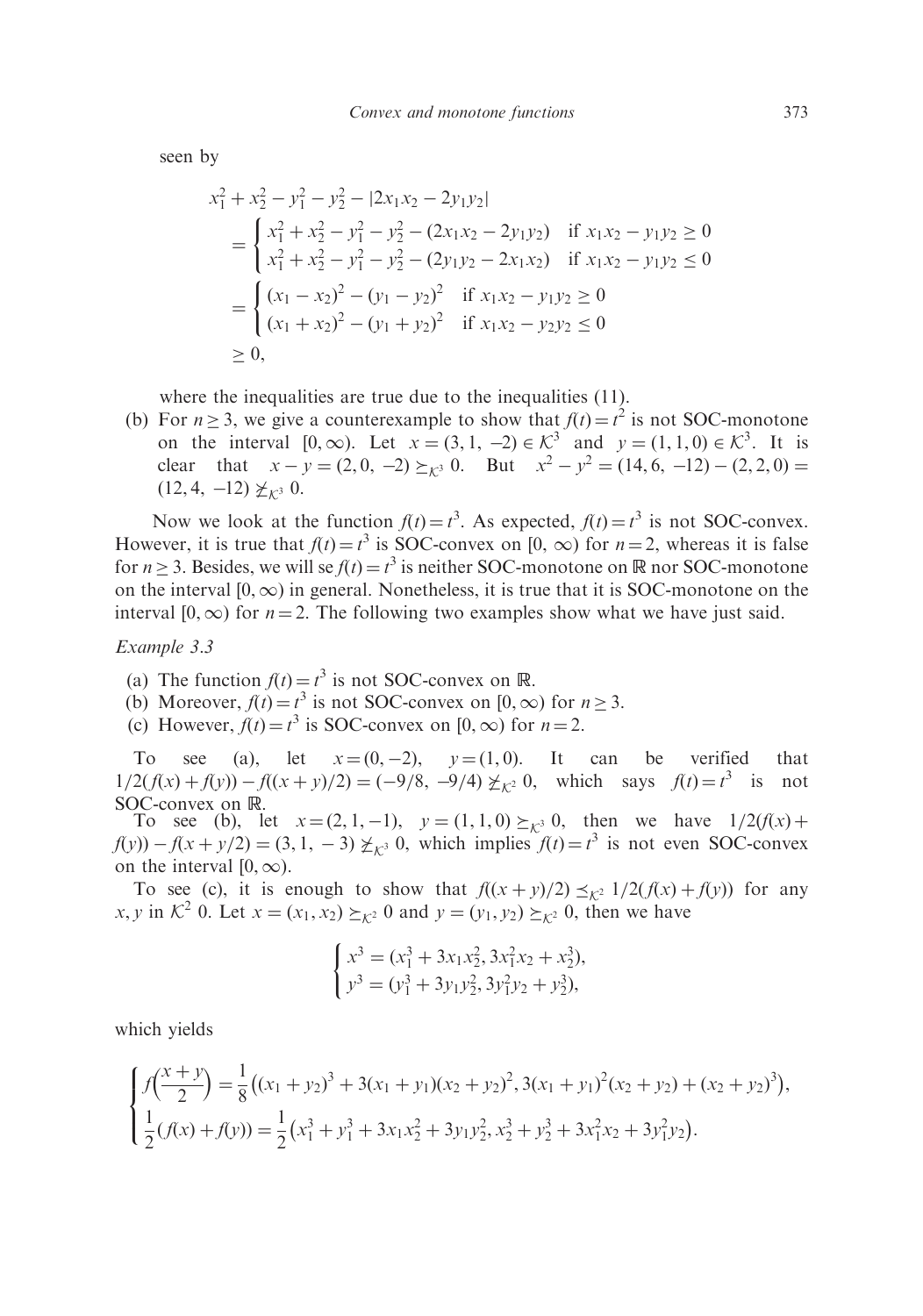After simplifications, we denote  $1/2(f(x) + f(y)) - f((x + y)/2) := 1/8(\Xi_1, \Xi_2)$ , where

$$
\begin{cases}\n\Xi_1 = 4x_1^3 + 4y_1^3 + 12x_1x_2^2 + 12y_1y_2^3 - (x_1 + y_1)^3 - 3(x_1 + y_1)(x_2 + y_2)^2, \\
\Xi_2 = 4x_2^3 + 4y_2^3 + 12x_1^2x_2 + 12y_1^2y_2 - (x_2 + y_2)^3 - 3(x_1 + y_1)^2(x_2 + y_2).\n\end{cases}
$$

To show that  $\mathbb{E}_1 \geq |\mathbb{E}_2|$  we discuss two cases. First, if  $\mathbb{E}_2 \geq 0$ , then

$$
\mathbb{E}_{1} - |\mathbb{E}_{2}| = (4x_{1}^{3} + 12x_{1}x_{2}^{2} - 12x_{1}^{2}x_{2} - 4x_{2}^{3}) + (4y_{1}^{3} + 12y_{1}y_{2}^{2} - 12y_{1}^{2}y_{2} - 4y_{2}^{3})
$$
  
\n
$$
- ((x_{1} + y_{1})^{3} + 3(x_{1} + y_{1})(x_{2} + y_{2})^{2} - 3(x_{1} + y_{1})^{2}(x_{2} + y_{2}) - (x_{2} + y_{2})^{3})
$$
  
\n
$$
= 4(x_{1} - x_{2})^{3} + 4(y_{1} - y_{2})^{3} - ((x_{1} + y_{1}) - (x_{2} + y_{2}))^{3}
$$
  
\n
$$
= 4(x_{1} - x_{2})^{3} + 4(y_{1} - y_{2})^{3} - ((x_{1} - x_{2}) + (y_{1} - y_{2}))^{3}
$$
  
\n
$$
= 3(x_{1} - x_{2})^{3} + 3(y_{1} - y_{2})^{3} - 3(x_{1} - x_{2})^{2}(y_{1} - y_{2}) - 3(x_{1} - x_{2})(y_{1} - y_{2})^{2}
$$
  
\n
$$
= 3((x_{1} - x_{2}) + (y_{1} - y_{2}))((x_{1} - x_{2})^{2} - (x_{1} - x_{2})(y_{1} - y_{2}) + (y_{1} - y_{2})^{2})
$$
  
\n
$$
- 3(x_{1} - x_{2})(y_{1} - y_{2})((x_{1} - x_{2}) + (y_{1} - y_{2}))
$$
  
\n
$$
= 3((x_{1} - x_{2}) + (y_{1} - y_{2}))((x_{1} - x_{2}) - (y_{1} - y_{2}))^{2}
$$
  
\n
$$
\geq 0,
$$

where the inequality is true since  $x, y \in \mathcal{K}^2$ . Similarly, if  $\Xi_2 \leq 0$ , we also have,

$$
\mathbb{E}_{1} - |\mathbb{E}_{2}| = (4x_{1}^{3} + 12x_{1}x_{2}^{2} + 12x_{1}^{2}x_{2} + 4x_{2}^{3}) + (4y_{1}^{3} + 12y_{1}y_{2}^{2} + 12y_{1}^{2}y_{2} + 4y_{2}^{3})
$$
  
\n
$$
- ((x_{1} + y_{1})^{3} + 3(x_{1} + y_{1})(x_{2} + y_{2})^{2} + 3(x_{1} + y_{1})^{2}(x_{2} + y_{2}) + (x_{2} + y_{2})^{3})
$$
  
\n
$$
= 4(x_{1} + x_{2})^{3} + 4(y_{1} + y_{2})^{3} - ((x_{1} + y_{1}) + (x_{2} + y_{2}))^{3}
$$
  
\n
$$
= 4(x_{1} + x_{2})^{3} + 4(y_{1} + y_{2})^{3} - ((x_{1} + x_{2}) + (y_{1} + y_{2}))^{3}
$$
  
\n
$$
= 3(x_{1} + x_{2})^{3} + 3(y_{1} + y_{2})^{3} - 3(x_{1} + x_{2})^{2}(y_{1} + y_{2}) - 3(x_{1} + x_{2})(y_{1} + y_{2})^{2}
$$
  
\n
$$
= 3((x_{1} + x_{2}) + (y_{1} + y_{2}))((x_{1} + x_{2})^{2} - (x_{1} + x_{2})(y_{1} + y_{2}) + (y_{1} + y_{2})^{2})
$$
  
\n
$$
- 3(x_{1} + x_{2})(y_{1} + y_{2})((x_{1} + x_{2}) + (y_{1} + y_{2}))
$$
  
\n
$$
= 3((x_{1} + x_{2}) + (y_{1} + y_{2}))((x_{1} + x_{2}) - (y_{1} + y_{2}))^{2}
$$
  
\n
$$
\geq 0,
$$

where the inequality is true since  $x, y \in \mathcal{K}^2$ . Thus, we have verified that  $f(t) = t^3$  is SOC-convex on  $[0,\infty)$  for  $n = 2$ .

# Example 3.4

- (a) The function  $f(t) = t^3$  is not SOC-monotone on R.
- (b) Moreover,  $f(t) = t^3$  is not SOC-monotone on  $[0, \infty)$  for  $n \ge 3$ .
- (c) However,  $f(t) = t^3$  is SOC-monotone on [0,  $\infty$ ) for  $n = 2$ .

To see (a) and (b), let  $x = (2, 1, -1) \geq_{\mathcal{K}^3} 0$  and  $y = (1, 1, 0) \geq_{\mathcal{K}^3} 0$ . It is clear that  $x \succeq_{\mathcal{K}^3} y$ . But, we have  $f(x) = x^3 = (20, 14, -14)$  and  $f(y) = y^3 = (4, 4, 0)$ , which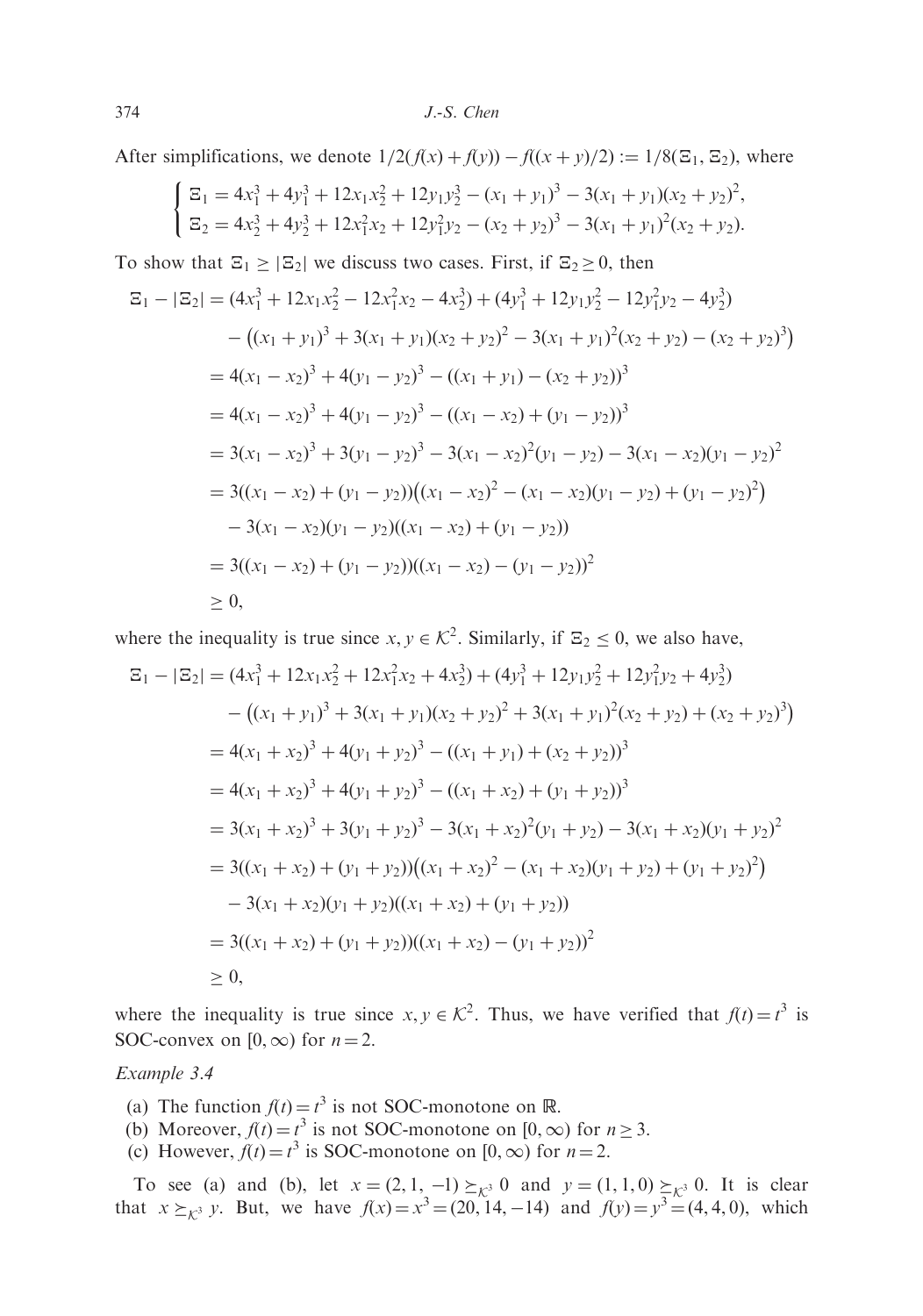gives  $f(x) - f(y) = (16, 10, -14) \not\geq_{\mathcal{K}^3} 0$ . Thus, we show that  $f(t) = t^3$  is not even SOC-monotone on the interval  $[0,\infty)$ .

To see (c), let  $x = (x_1, x_2) \succeq_{k^2} y = (y_1, y_2) \succeq_{k^2} 0$ . Again, we have the following inequalities:

$$
|x_2| \le x_1
$$
,  $|y_2| \le y_1$ ,  $|x_2 - y_2| \le x_1 - y_1$ ,

which leads to the inequalities (11). In addition, we know

$$
f(x) = x3 = (x13 + 3x1x22, 3x12x2 + x23),
$$
  
\n
$$
f(y) = y3 = (y13 + 3y1y22, 3y12y2 + y23).
$$

We denote  $f(x) - f(y) := (\Xi_1, \Xi_2)$ , where

$$
\begin{cases}\n\Xi_1 = x_1^3 - y_1^3 + 3x_1x_2^2 - 3y_1y_2^2, \\
\Xi_2 = x_2^3 - y_2^3 + 3x_1^2x_2 - 3y_1^2y_2.\n\end{cases}
$$

We wish to prove that  $f(x) - f(y) = x^3 - y^3 \geq_{\mathcal{K}^2} 0$ , which is enough to show  $\mathbb{E}_1 \geq |\mathbb{E}_2|$ . This is true because

$$
x_1^3 - y_1^3 + 3x_1x_2^2 - 3y_1y_2^2 - |x_2^3 - y_2^3 + 3x_1^2x_2 - 3y_1^2y_2|
$$
  
= 
$$
\begin{cases} x_1^3 - y_1^3 + 3x_1x_2^2 - 3y_1y_2^2 - (x_2^3 - y_2^3 + 3x_1^2x_2 - 3y_1^2y_2) & \text{if } \Xi_2 \ge 0\\ x_1^3 - y_1^3 + 3x_1x_2^2 - 3y_1y_2^2 + (x_2^3 - y_2^3 + 3x_1^2x_2 - 3y_1^2y_2) & \text{if } \Xi_2 \le 0 \end{cases}
$$
  
= 
$$
\begin{cases} (x_1 - x_2)^3 - (y_1 - y_2)^3 & \text{if } \Xi_2 \ge 0\\ (x_1 + x_2)^3 - (y_1 + y_2)^3 & \text{if } \Xi_2 \le 0 \end{cases}
$$
  
 $\ge 0,$ 

where the inequalities are true by the inequalities (11).

Hence, we complete the verification.

Now, we move to another simple function  $f(t) = 1/t$ . We will prove that  $-1/t$  is SOCmonotone on the interval  $(0,\infty)$  and  $1/t$  is SOC-convex on the interval  $(0,\infty)$  as well. For the proof, we need the following technical lemmas.

LEMMA 3.1 For any  $a \ge b > 0$  and  $c \ge d > 0$ , we always have

$$
\left(\frac{a}{b}\right) \cdot \left(\frac{c}{d}\right) \ge \frac{a+c}{b+d} \tag{12}
$$

*Proof* The proof is followed by  $ac(b + d) - bd(a + c) = ab(c - d) + cd(a - b) \ge 0$ . LEMMA 3.2 For any  $x = (x_1, x_2), y = (y_1, y_2) \in \mathcal{K}^n$ , we have (a)  $(x_1 + y_1)^2 - ||y_2||^2 \ge 4x_1 \sqrt{y_1^2 - ||y_2||^2}$ 

(a) 
$$
(x_1 + y_1)^2 - ||y_2||^2 \ge 4x_1\sqrt{y_1^2 - ||y_2||^2}
$$
.  
\n(b)  $(x_1 + y_1 - ||y_2||)^2 \ge 4x_1(y_1 - ||y_2||)$ .  
\n(c)  $(x_1 + y_1 + ||y_2||)^2 \ge 4x_1(y_1 + ||y_2||)$ .  
\n(d)  $x_1y_1 - \langle x_2, y_2 \rangle \ge \sqrt{x_1^2 - ||x_2||^2} \cdot \sqrt{y_1^2 - ||y_2||^2}$ .  
\n(e)  $(x_1 + y_1)^2 - ||x_2 + y_2||^2 \ge 4\sqrt{x_1^2 - ||x_2||^2} \cdot \sqrt{y_1^2 - ||y_2||^2}$ .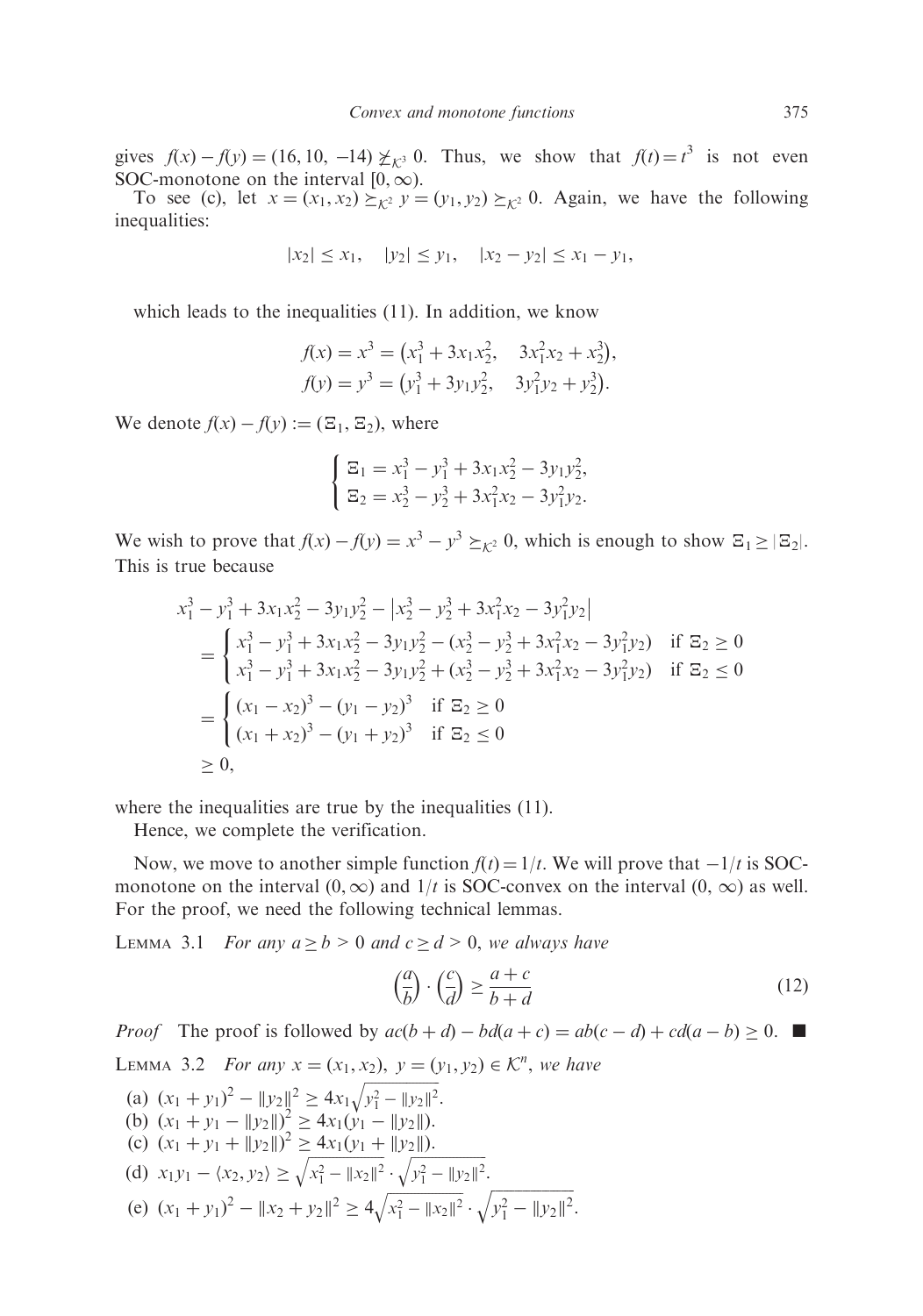Proof

(a) The proof follows from

$$
(x_1 + y_1)^2 - ||y_2||^2 = x_1^2 + (y_1^2 - ||y_2||^2) + 2x_1y_1
$$
  
\n
$$
\ge 2x_1\sqrt{y_1^2 - ||y_2||^2} + 2x_1y_1
$$
  
\n
$$
\ge 2x_1\sqrt{y_1^2 - ||y_2||^2} + 2x_1\sqrt{y_1^2 - ||y_2||^2}
$$
  
\n
$$
= 4x_1\sqrt{y_1^2 - ||y_2||^2},
$$

where the first inequality is true due to the fact that  $a + b \ge 2\sqrt{ab}$  for any positive numbers *a* and *b*.

(b) The proof follows from

$$
(x_1 + y_1 - ||y_2||)^2 - 4x_1(y_1 - ||y_2||) = x_1^2 + y_1^2 + ||y_2||^2 - 2x_1y_1 - 2y_1||y_2|| + 2x_1||y_2||
$$
  
= 
$$
(x_1 - y_1 + ||y_2||)^2 \ge 0.
$$

(c) Similarly, the proof follows from

$$
(x_1 + y_1 + ||y_2||)^2 - 4x_1(y_1 + ||y_2||) = x_1^2 + y_1^2 + ||y_2||^2 - 2x_1y_1 + 2y_1||y_2|| - 2x_1||y_2||
$$
  
= 
$$
(x_1 - y_1 - ||y_2||)^2 \ge 0.
$$

(d) We know that  $x_1y_1 - \langle x_2, y_2 \rangle \ge x_1y_1 - ||x_2|| \cdot ||y_2|| \ge 0$ , and

 $(x_1y_1 - ||x_2|| \cdot ||y_2||)^2 - (x_1^2 - ||x_2||^2)(y_1^2 - ||y_2||^2) = x_1^2 ||y_2||^2 + y_1^2 ||x_2||^2 - 2x_1y_1 ||x_2|| \cdot ||y_2||$  $=(x_1||y_2|| - y_1||x_2||)^2 \ge 0.$ 

Hence, we obtain  $x_1y_1 - \langle x_2, y_2 \rangle \ge x_1y_1 - ||x_2|| \cdot ||y_2|| \ge \sqrt{x_1^2 - ||x_2||^2} \cdot \sqrt{y_1^2 - ||y_2||^2}$ . (e) The proof follows from

$$
(x_1 + y_1)^2 - ||x_2 + y_2||^2 = (x_1^2 - ||x_2||^2) + (y_1^2 - ||y_2||^2) + 2(x_1y_1 - \langle x_2, y_2 \rangle)
$$
  
\n
$$
\ge 2\sqrt{(x_1^2 - ||x_2||^2)(y_1^2 - ||y_2||^2)} + 2(x_1y_1 - \langle x_2, y_2 \rangle)
$$
  
\n
$$
\ge 2\sqrt{(x_1^2 - ||x_2||^2)(y_1^2 - ||y_2||^2)} + 2\sqrt{(x_1^2 - ||x_2||^2)(y_1^2 - ||y_2||^2)}
$$
  
\n
$$
= 4\sqrt{(x_1^2 - ||x_2||^2)(y_1^2 - ||y_2||^2)},
$$

where the first inequality is true since  $a + b \ge 2\sqrt{ab}$  for all positive a, b and the second inequality is from  $part(d)$ .

PROPOSITION 3.3 Let  $f$ :  $(0,\infty) \rightarrow (0,\infty)$  be  $f(t) = 1/t$ . Then

- (a)  $-f$  is SOC-monotone on  $(0,\infty)$ .
- (b) f is SOC-convex on  $(0, \infty)$ .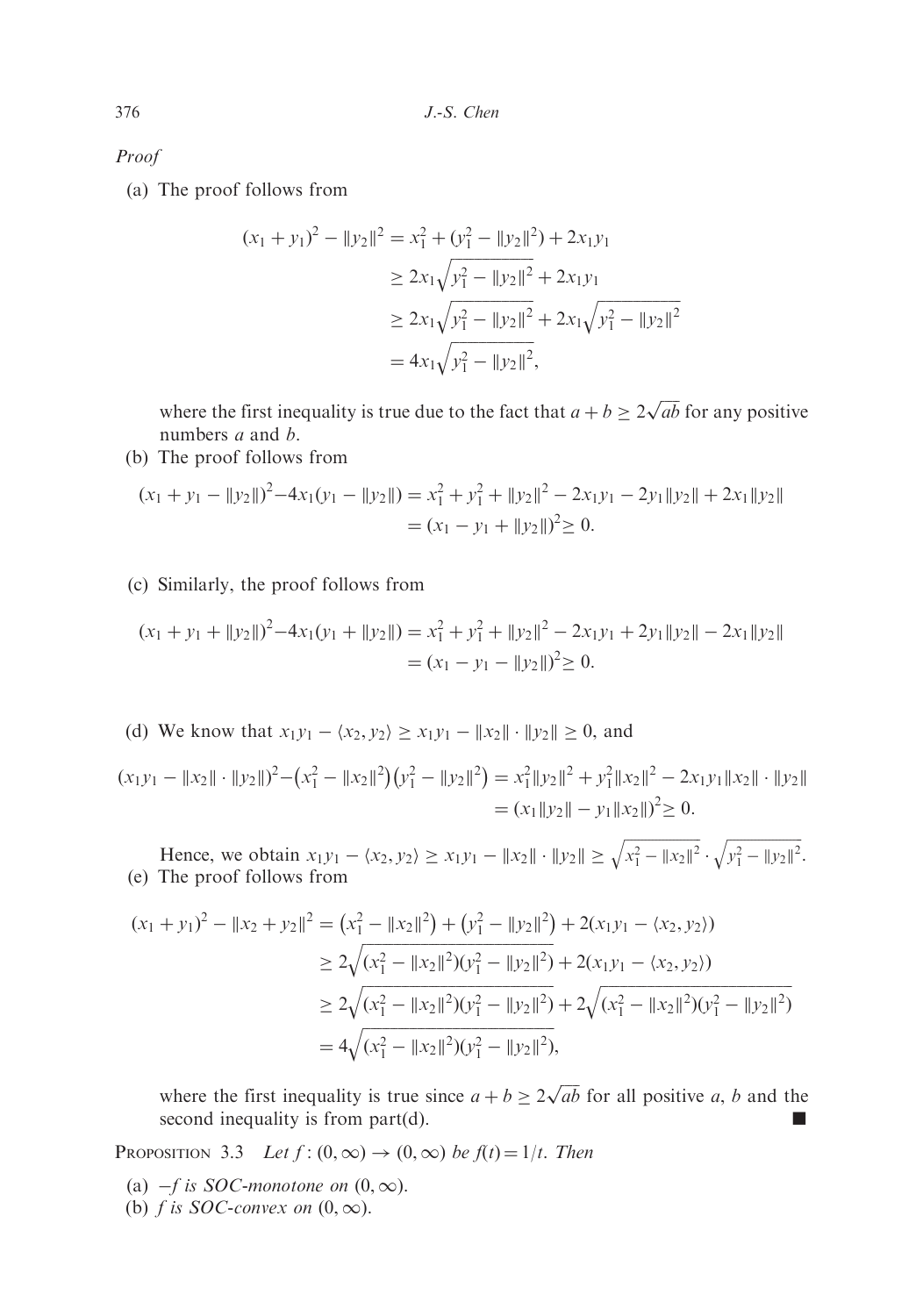Proof

(a) It suffices to show that  $x \succeq_{\mathcal{K}^n} y \succeq_{\mathcal{K}_n} 0$  implies  $x^{-1} \preceq_{\mathcal{K}^n} y^{-1}$ . For any  $x, y \in \mathcal{K}^n$ , we know that  $y^{-1} = (1/\det(y))(y_1, -y_2), x^{-1} = 1/\det(x)(x_1, -x_2)$ . Thus,

$$
y^{-1} - x^{-1} = \left(\frac{y_1}{\det(y)} - \frac{x_1}{\det(x)}, \frac{x_2}{\det(x)} - \frac{y_2}{\det(y)}\right)
$$
  
= 
$$
\frac{1}{\det(x)\det(y)} (\det(x)y_1 - \det(y)x_1, \ \det(y)x_2 - \det(x)y_2).
$$

To complete the proof, we need to verify two things.

(1) First, we have to show that  $det(x)y_1 - det(y)x_1 \ge 0$ . Applying Lemma 3.1 yields

$$
\frac{\det(x)}{\det(y)} = \frac{x_1^2 - \|x_2\|^2}{y_1^2 - \|y_2\|^2} = \left(\frac{x_1 + \|x_2\|}{y_1 + \|y_2\|}\right) \left(\frac{x_1 - \|x_2\|}{y_1 - \|y_2\|}\right) \ge \frac{2x_1}{2y_1} = \frac{x_1}{y_1}.
$$

Then cross multiplying gives  $\det(x)y_1 \geq \det(y)x_1$ , i.e.,  $\det(x)y_1 - \det(y)x_1 \geq 0$ . (2) Secondly, we show that  $\|\det(y)x_2 - \det(x)y_2\| \le \det(x)y_1 - \det(y)x_1$ . This is true by

$$
(\det(x)y_1 - \det(y)x_1)^2 - ||\det(y)x_2 - \det(x)y_2||^2
$$
  
\n
$$
= (\det(x))^2 y_1^2 - 2 \det(x) \det(y)x_1y_1 + (\det(y))^2 x_1^2
$$
  
\n
$$
- ((\det(y))^2 ||x_2||^2 - 2 \det(x) \det(y)(x_2, y_2) + (\det(x))^2 ||y_2||^2)
$$
  
\n
$$
= (\det(x))^2 (y_1^2 - ||y_2||^2) + (\det(y))^2 (x_1^2 - ||x_2||^2)
$$
  
\n
$$
- 2 \det(x) \det(y)(x_1y_1 - \langle x_2, y_2 \rangle)
$$
  
\n
$$
= (\det(x))^2 \det(y) + (\det(y))^2 \det(x) - 2 \det(x) \det(y)(x_1y_1 - \langle x_2, y_2 \rangle)
$$
  
\n
$$
= \det(x) \det(y) (\det(x) + \det(y) - 2x_1y_1 + 2\langle x_2, y_2 \rangle)
$$
  
\n
$$
= \det(x) \det(y) ((x_1^2 - ||x_2||^2) + (y_1^2 - ||y_2||^2) - 2x_1y_1 + 2\langle x_2, y_2 \rangle)
$$
  
\n
$$
= \det(x) \det(y) ((x_1 - y_1)^2 - (||x_2||^2 + ||y_2||^2 - 2\langle x_2, y_2 \rangle))
$$
  
\n
$$
= \det(x) \det(y) ((x_1 - y_1)^2 - (||x_2 - y_2||^2))
$$
  
\n
$$
\ge 0,
$$

where the last step holds by the inequality (8) given as in the proof of Proposition 2.1(a). Thus, from all the above, we proved  $y^{-1} - x^{-1} \in \mathcal{K}^n$ , i.e.,  $y^{-1} \succeq_{\mathcal{K}^n} x^{-1}.$ 

(b) For any  $x \succ_{\mathcal{K}^n} 0$  and  $y \succ_{\mathcal{K}^n} 0$  we have

$$
\begin{cases}\nx_1 - \|x_2\| > 0 \\
y_1 - \|y_2\| > 0 \\
|\langle x_2, y_2 \rangle| \le \|x_2\| \cdot \|y_2\| \le x_1 y_1\n\end{cases} \tag{13}
$$

From  $x^{-1} = 1/\text{det}(x)(x_1, -x_2)$  and  $y^{-1} = 1/\text{det}(y)(y_1, -y_2)$ , we also have

$$
\frac{1}{2}(f(x) + f(y)) = \frac{1}{2}\left(\frac{x_1}{\det(x)} + \frac{y_1}{\det(y)}, -\frac{x_2}{\det(x)} - \frac{y_2}{\det(y)}\right),\,
$$

and

$$
f\left(\frac{x+y}{2}\right) = \left(\frac{x+y}{2}\right)^{-1} = \frac{2}{\det(x+y)}(x_1+y_1, -(x_2+y_2)).
$$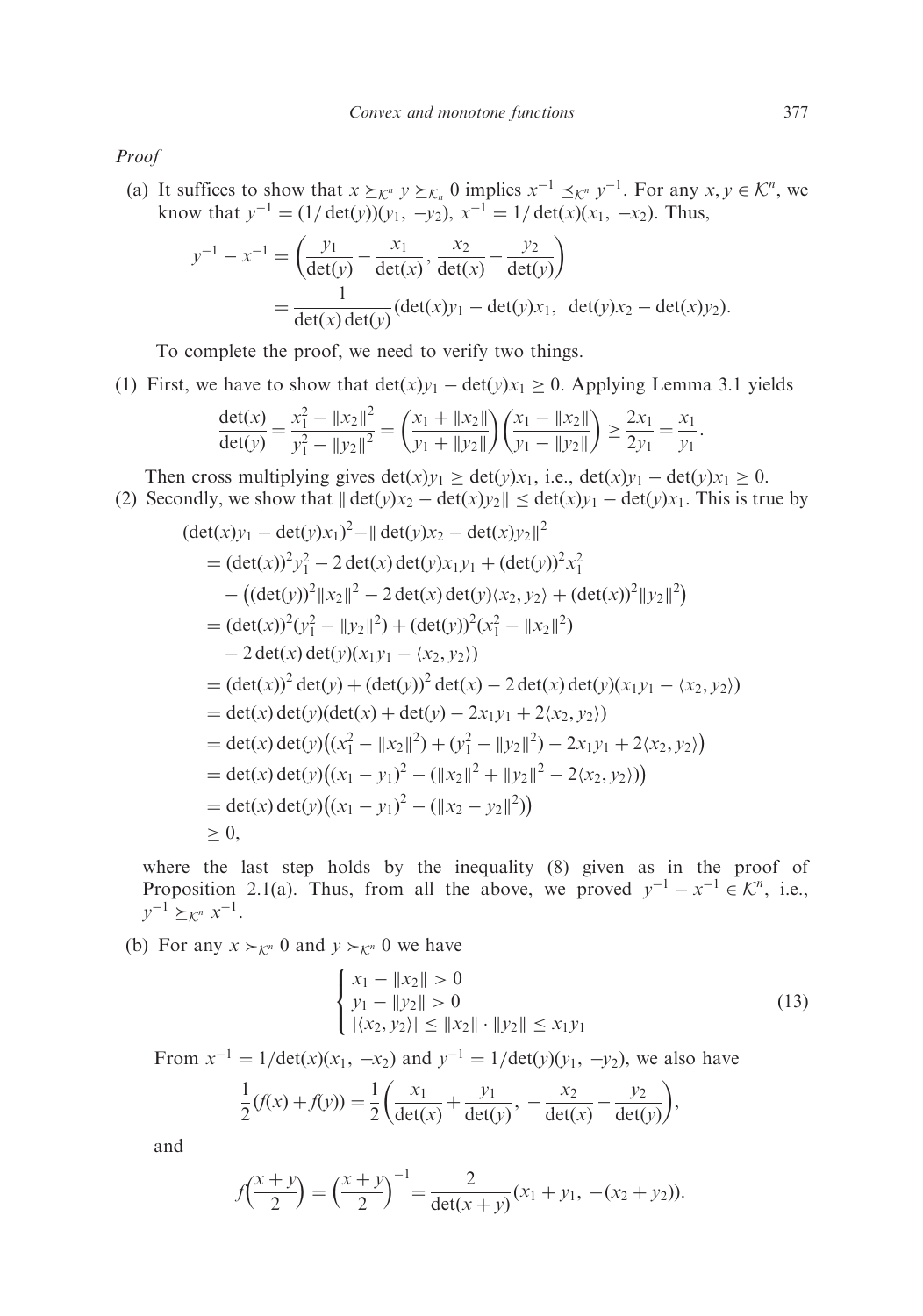378 J.-S. Chen

We denote  $1/2(f(x) + f(y)) - f((x+y)/2) := 1/2(\mathbb{E}_1, \mathbb{E}_2)$ , where  $\mathbb{E}_1 \in \mathbb{R}$  and  $\mathbb{E}_2 \in \mathbb{R}^{n-1}$ are given by

$$
\begin{cases}\n\Xi_1 = \left(\frac{x_1}{\det(x)} + \frac{y_1}{\det(y)}\right) - \frac{4(x_1 + y_1)}{\det(x + y)},\\ \n\Xi_2 = \frac{4(x_2 + y_2)}{\det(x + y)} - \left(\frac{x_2}{\det(x)} + \frac{y_2}{\det(y)}\right).\n\end{cases}
$$

Again, to prove f is SOC-convex, it suffices to verify two things:  $\mathbb{E}_1 \ge 0$  and  $||\mathbb{E}_2|| \le \mathbb{E}_1$ . (1) First, we verify that  $\Xi_1 > 0$ . In fact, if we define the function

$$
g(x) := \frac{x_1}{x_1^2 - \|x_2\|^2} = \frac{x_1}{\det(x)},
$$

then we observe that

$$
g\left(\frac{x+y}{2}\right) \le \frac{1}{2}(g(x) + g(y)) \Longleftrightarrow \Xi_1 \ge 0.
$$

Hence, to prove  $\mathbb{E}_1 \geq 0$ , it is equivalent to show g is convex on  $int(\mathcal{K}^n)$ . Since  $int(\mathcal{K}^n)$  is a convex set, it is sufficient to show that  $\nabla^2 g(x)$  is a positive semidefinite matrix. From direct computations, we have

$$
\nabla^2 g(x) = \frac{1}{(x_1^2 - ||x_2||^2)^3} \left[ \begin{array}{cc} 2x_1^3 + 6x_1 ||x_2||^2 & -(6x_1^2 + 2||x_2||^2)x_2^T \\ -(6x_1^2 + 2||x_2||^2)x_2 & 2x_1((x_1^2 - ||x_2||^2)I + 4x_2x_2^T) \end{array} \right].
$$

Let  $\nabla^2 g(x)$  be denoted by the matrix

$$
\left[\begin{array}{cc}A&B\\B^T&C\end{array}\right]
$$

given as in Lemma 2.2 (here  $A$  is a scalar). Then, we have

$$
AC - BTB = 2x1(2x13 + 6x1 ||x2||2)((x12 - ||x2||2)I + 4x2x2T) – (6x12 + 2||x2||2)2x2x2T= (4x14 + 12x12 ||x2||2) (x12 - ||x2||2)I – (20x14 - 24x12 ||x2||2 + 4||x2||4)x2x2T= (4x14 + 12x12 ||x2||2) (x12 - ||x2||2)I – 4(5x12 - ||x2||2) (x12 - ||x2||2)x2x2T= (x12 - ||x2||2) [(4x14 + 12x12 ||x2||2)I – 4(5x12 - ||x2||2)x2x2T]= (x12 - ||x2||2) · M,
$$

where we denote the whole matrix in the big parenthesis of the last second equality by M. From Lemma 2.1, we know that  $x_2x_2^T$  is p.s.d. with only one nonzero eigenvalue  $\|x_2\|^2$ . Hence, all the eigenvalues of the matrix M are  $(4x_1^4 + 12x_1^2 \|x\|^2 - 20x_1^2 \|x_2\|^2 + 4\|x_2\|^4)$  and  $4x_1^4 + 12x_1^2 \|x_2\|^2$  with multiplicity of  $n-2$ , which are all positive since

$$
4x_1^4 + 12x_1^2 \|x_2\|^2 - 20x_1^2 \|x_2\|^2 + 4\|x_2\|^4 = 4x_1^4 - 8x_1^2 \|x_2\|^2 + 4\|x_2\|^4
$$
  
= 4(x\_1^2 - \|x\_2\|^2)  
> 0.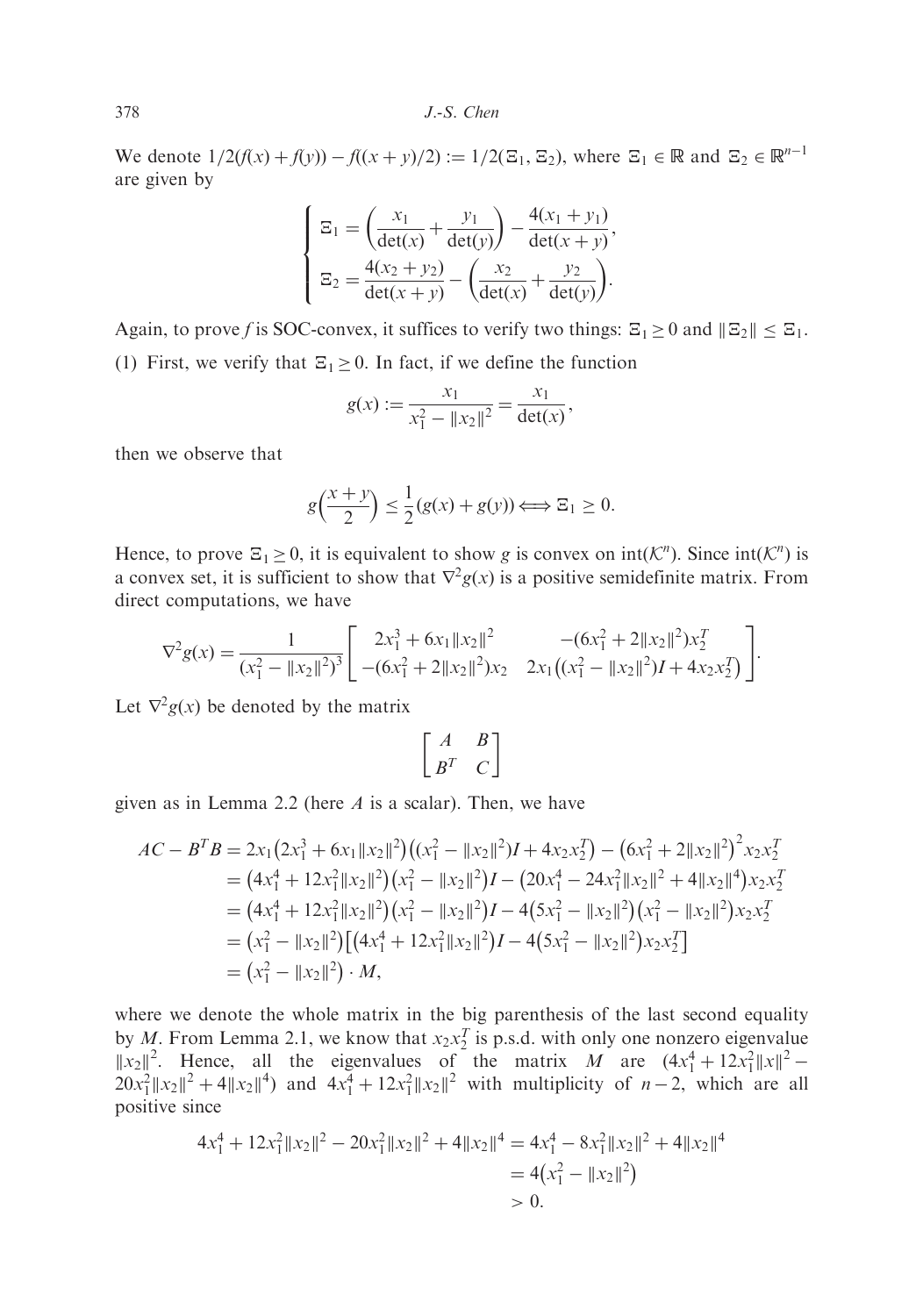Thus, by Lemma 2.2, we obtain that  $\nabla^2 g(x)$  is positive definite and hence is positive semidefinite. It follows g is convex on  $int(K^n)$ , which says  $\Xi_1 \geq 0$ . (2) It remains to show that  $\mathbb{E}_1^2 - ||\mathbb{E}_2||^2 \ge 0$ :

$$
|\mathfrak{Z}_{1}^{2}-||\mathfrak{Z}_{2}||^{2} = \left[\left(\frac{x_{1}^{2}}{det(x)^{2}}+\frac{2x_{1}y_{1}}{det(x)det(y)}+\frac{y_{1}^{2}}{det(x+y)}\right)-\frac{8(x_{1}+y_{1})}{det(x+y)}\left(\frac{x_{1}}{det(x)}+\frac{y_{1}}{det(y)}\right)\right] +\frac{16}{det(x+y)^{2}}(x_{1}^{2}+2x_{1}y_{1}+y_{1}^{2})\left[-\left|\frac{4(x_{2}+y_{2})}{det(x+y)}-\left(\frac{x_{2}}{det(x)}+\frac{y_{2}}{det(y)}\right)\right|\right]^{2}
$$
\n
$$
=\left[\left(\frac{x_{1}^{2}}{det(x)^{2}}+\frac{2x_{1}y_{1}}{det(x)det(y)}+\frac{y_{1}^{2}}{det(y)^{2}}\right)-\frac{8(x_{1}+y_{1})}{det(x+y)}\left(\frac{x_{1}}{det(x)}+\frac{y_{1}}{det(y)}\right)\right] -\frac{16}{det(x+y)}\left(\frac{x_{1}}{det(x+y)}\right)\left(\frac{x_{1}}{det(x)}+\frac{y_{1}}{det(y)}\right)
$$
\n
$$
+\frac{16}{det(x+y)^{2}}(x_{1}^{2}+2x_{1}y_{1}+y_{1}^{2})\right]-\left[\frac{16}{det(x+y)^{2}}\left(\frac{x_{1}}{det(x)}\right)+2(x_{2},y_{2})+\left|\frac{y_{2}}{det(y)}\right|^{2}\right)
$$
\n
$$
-\left[8\left|\frac{x_{2}^{2}+y_{2}}{det(x)^{2}}+\frac{x_{2}}{det(x)}\right|+\left|\frac{1}{det(y)^{2}}\right|+\left|\frac{1}{det(x)^{2}}\right|^{2}+2(x_{2},y_{2})+\left|\frac{y_{1}}{det(y)^{2}}\right|\right]
$$
\n
$$
=\left[\frac{x_{1}^{2}-||x_{2}||^{2}}{det(x+y)^{2}}+\frac{2(x_{1}y_{1}-\langle x_{2},y_{2}\rangle)}{det(x)+y}\right]+\frac{y_{1}^{2}-||y_{2}||^{2}}{det(x+y)\left(\frac{1}{det(x+y)}\right)}\right]
$$
\n
$$
-\left[8\left|\frac{x_{1}^{2}-||x_{2}||^{2}}
$$

Now apply the fact that  $\det(x) = x_1^2 - ||x_2||^2$ ,  $\det(y) = y_1^2 - ||y_2||^2$ , and  $\det(x + y)$  $\det(x) - \det(y) = 2(x_1y_1 - \langle x_2, y_2 \rangle)$ , we can simplify the last equality (after a lot of algebra simplifications) and obtain

$$
\mathbb{E}_1^2 - \|\mathbb{E}_2\|^2 = \frac{[\det(x+y) - 2\det(x) - 2\det(y)]^2}{\det(x)\det(y)\det(x+y)} \ge 0.
$$

Hence, we proved that  $f(x + y/2) \leq_K n 1/2(f(x) + f(y))$ , which says the function  $f(t) = 1/t$ is SOC-convex on the interval  $(0, \infty)$ .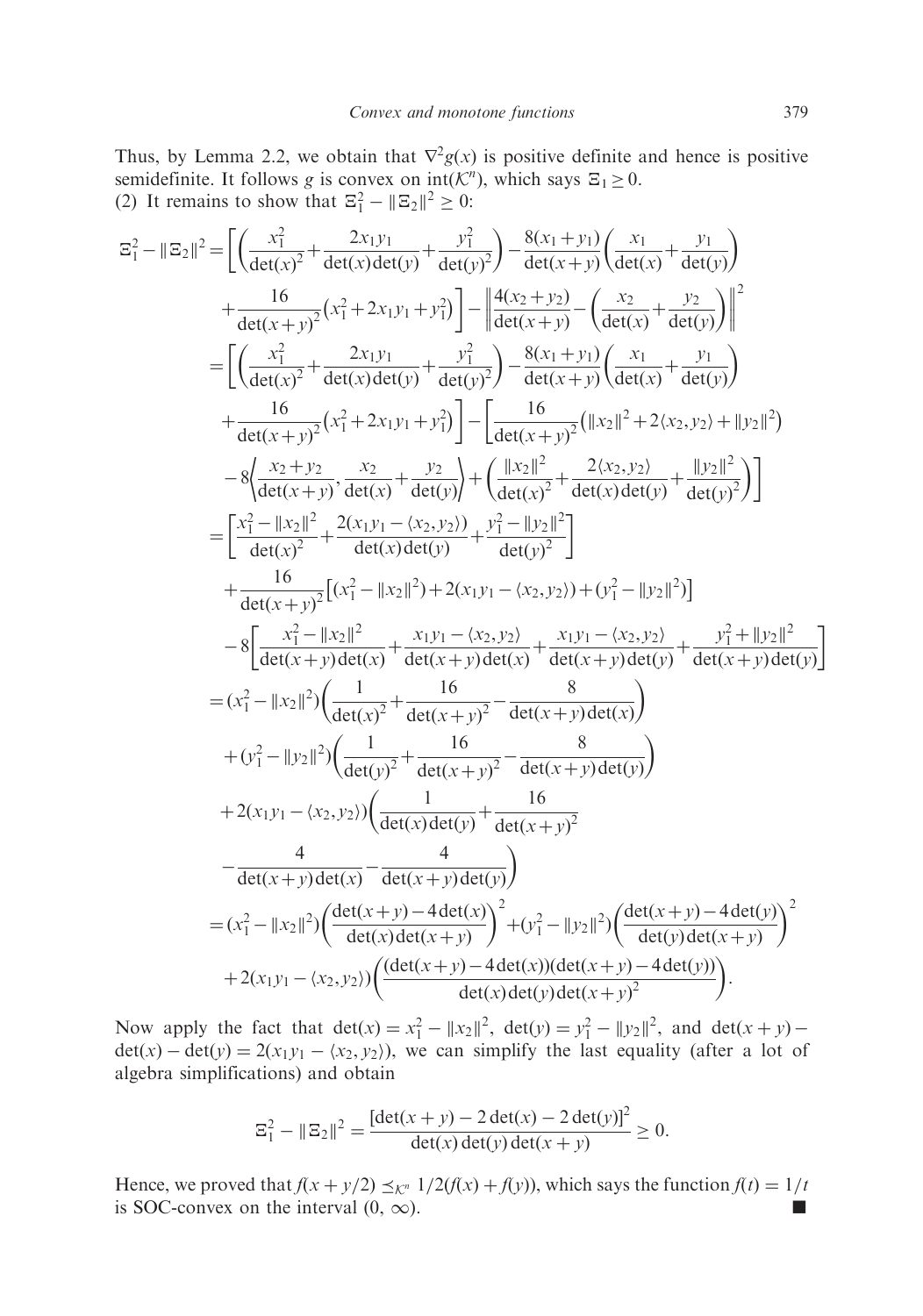PROPOSITION 3.4

- (a) The function  $f(t) = t/(1 + t)$  is SOC-monotone on  $(0, \infty)$ .
- (b) For any  $\lambda > 0$ , the function  $f(t) = t/(\lambda + t)$  is SOC-monotone on  $(0, \infty)$ .

### Proof

- (a) Let  $g(t) = -1/t$  and  $h(t) = 1 + t$ , then both functions are SOC-monotone from Propositions 3.2 and 3.3. Since  $f(t) = 1 - 1/(1 + t) = h(g(1 + t))$ , the result follows from that the composition of two SOC-monotone functions is also SOC-monotone.
- (b) Similarly, let  $g(t) = t/(1 + t)$  and  $h(t) = t/\lambda$ , then both functions are SOCmonotone by part (a). Since  $f(t) = g(h(t))$ , the result is true by the same reason as in part  $(a)$ .

PROPOSITION 3.5 For any  $x \succ_{\mathcal{K}^n} 0$  and  $y \succ_{\mathcal{K}^n} 0$ , we have

$$
L_x \succeq_{\mathcal{K}^n} L_y \Longleftrightarrow L_y^{-1} \succeq_{\mathcal{K}^n} L_x^{-1} \Longleftrightarrow L_{y^{-1}} \succeq_{\mathcal{K}^n} L_{x^{-1}}
$$

*Proof* By the property of  $L_x$  that  $x \succeq_{\mathcal{K}^n} y \Leftrightarrow L_x \succeq_{\mathcal{K}^n} L_y$ , and Proposition 3.3(a), then proof follows.

Next, we examine another simple function  $f(t) = \sqrt{t}$ . We will see that it is Next, we examine another simple function  $f(t) = \sqrt{t}$ . We will see<br>SOC-monotone on the interval  $[0, \infty)$ , and  $-\sqrt{t}$  is SOC-convex on  $[0, \infty)$ .

PROPOSITION 3.6 Let  $f: [0, \infty) \to [0, \infty)$  be  $f(t) = t^{1/2}$ . Then

- (a) f is SOC-monotone on [0,  $\infty$ ).
- (b)  $-f$  is SOC-convex on  $[0,\infty)$ .

Proof

- (a) This is a consequence of Property 2.3(b).
- (b) To show  $-f$  is SOC-convex, it is enough to prove that  $f((x+y)/2) \geq_K n$ (f(x) + f(y)/2), which is equivalent to verify that  $((x + y)/2)^{1/2} \geq x^n (\sqrt{x} + \sqrt{y})/2$ ,  $\forall x, y \in \mathcal{K}^n$ . Since  $x + y \succeq_{\mathcal{K}^n} 0$ , by Property 2.3(e), it is sufficient to show vx,  $y \in \mathcal{R}$ . Since  $x + y \leq k^n$  o, by Troperty 2.5(e), it is summerted show<br>that  $((x + y)/2) \geq k^n ((\sqrt{x} + \sqrt{y})/2)^2$ . This can be seen by  $((x + y)/2) -$ <br> $((\sqrt{x} + \sqrt{y})/2)^2 = (\sqrt{x} - \sqrt{y})^2/4 \geq k^n$  0. Thus, we complete the proof.

PROPOSITION 3.7 Let  $f: [0, \infty) \to [0, \infty)$  be  $f(t) = t^r$ ,  $0 \le r \le 1$ . Then

- (a) f is SOC-monotone on  $[0, \infty)$ .
- (b)  $-f$  is SOC-convex on  $[0,\infty)$ .

*Proof* (a) Let r be a dyadic rational, i.e., a number of the form  $r = m/2^n$ , where n is any positive integer and  $1 \le m \le 2^n$ . It is enough to prove the assertion is true for such r since such r are dense in  $[0, 1]$ . We will show this by induction on n. Let  $x, y \in \mathcal{K}^n$  with  $x \succeq_{\mathcal{K}^n} y$ , then by Property 2.3(b) we have  $x^{1/2} \succeq_{\mathcal{K}^n} y^{1/2}$ . Therefore, part (a) is true when  $n = 1$ . Suppose it is also true for all dyadic rational  $m/2_j$ , in which  $1 \le j \le n - 1$ . Now let  $r = m/2^n$  with  $m \le 2^n$ . By induction hypothesis, we know  $x^{m/2^{n-1}} \geq x^{n} y^{m/2^{n-1}}$ . Then, by applying Property 2.3(b), we obtain  $(x^{m/2^{n-1}})^{1/2} \geq x^{n} (y^{m/2^{n}-1})^{1/2}$ , which says  $x^{m/2^{n}} \geq x^{n} y^{m/2^{n}}$ . Thus, we have shown that  $x \succeq_{\mathcal{K}^n} y \succeq_{\mathcal{K}^n} 0$  implies  $x^r \succeq_{\mathcal{K}^n} y^r$ , for all dyadic rational r in [0, 1]. Such r are dense in [0, 1], which says part (a) is true.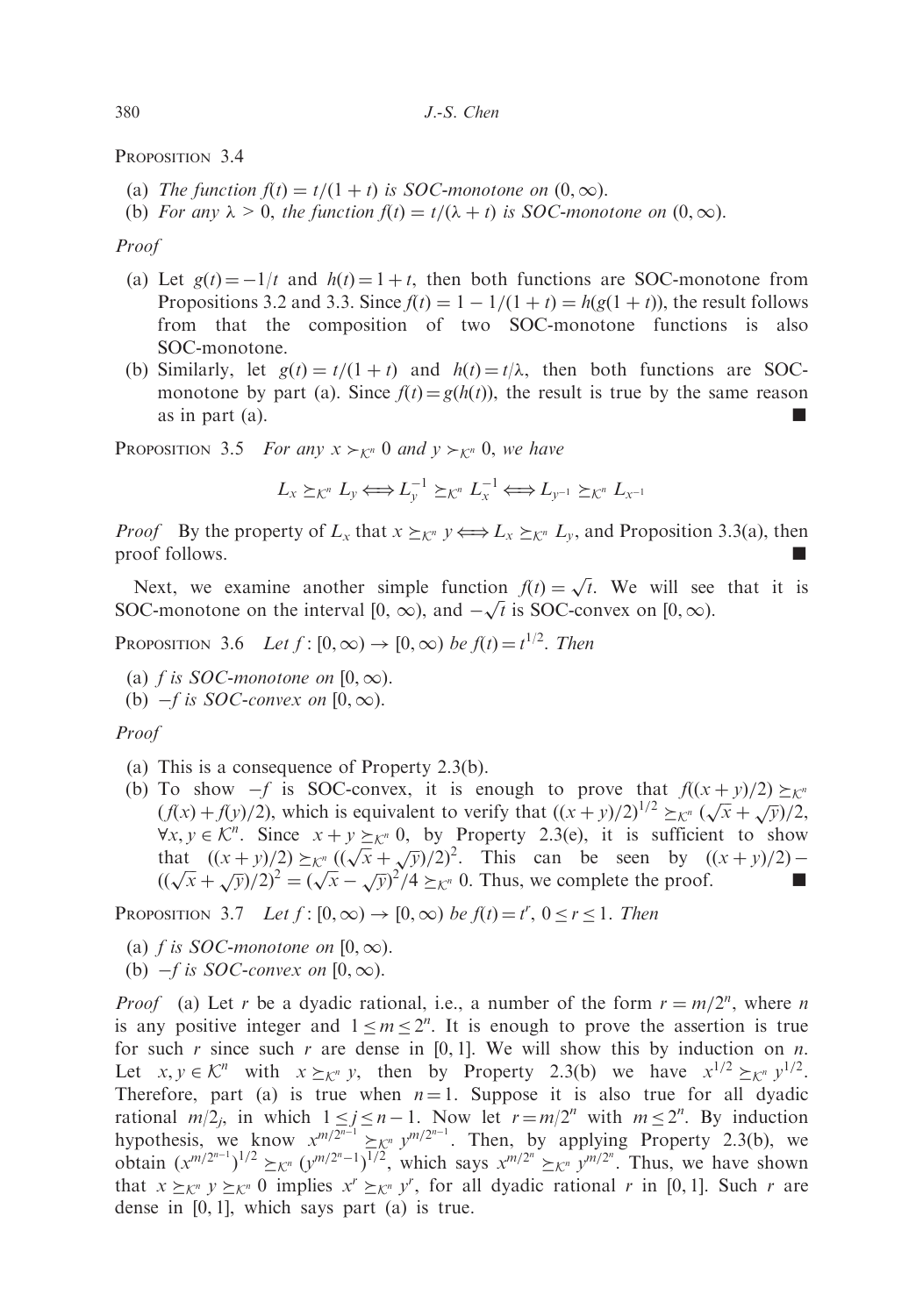(b) The proof for part (b) is very similar to the preceding arguments. First, we observe that

$$
\left(\frac{x+y}{2}\right) - \left(\frac{\sqrt{x} + \sqrt{y}}{2}\right)^2 = \left(\frac{\sqrt{x} - \sqrt{y}}{2}\right)^2 \succeq_{\mathcal{K}^n} 0,
$$

which implies  $((x+y)/2)^{1/2} \geq_{\mathcal{K}^n} 1/2(\sqrt{x} + \sqrt{y})$  by Property 2.3(b). Hence, we show that the assertion is true when  $n = 1$ . By induction hypothesis, suppose  $((x+y)/2)^{m/2^{n-1}} \geq_{\mathcal{K}^n} ((x^{m/2^{n-1}}+y^{m/2^{n-1}})/2)$ . Then we have

$$
\left(\frac{x+y}{2}\right)^{m/2^{n-1}} - \left(\frac{x^{m/2^n} + y^{m/2^n}}{2}\right)^2 \geq_{\mathcal{K}^n} \left(\frac{x^{m/2^{n-1}} + y^{m/2^{n-1}}}{2}\right) - \left(\frac{x^{m/2^n} + y^{m/2^n}}{2}\right)^2
$$

$$
= \left(\frac{x^{m/2^n} - y^{m/2^n}}{2}\right)^2 \geq_{\mathcal{K}^n} 0,
$$

which implies  $((x+y)/2)^{m/2^n} \geq_{\mathcal{K}^n} ((x^{m/2^n}+y^{m/2^n})/2)$  by Property 2.3(b). Following the same arguments about dyadic rational in part (a) yields the desired result.

From all the aforementioned examples, we know that f being monotone does not imply  $f^{\text{soc}}$  is SOC-monotone. Similarly, f being convex does not imply  $f^{\text{soc}}$  is SOC-convex. Now, we move onto some famous functions which are used very often for nonlinear complementarity problem (NCP), SDCP, and SOCCP. It would be interesting to know about the SOC-convexity and SOC-monotonicity of these functions. First, we will look at the Fischer-Burmeister function,  $\phi : \mathbb{R}^n \times \mathbb{R}^n \to \mathbb{R}^n$ , given by

$$
\phi(x, y) = (x^2 + y^2)^{1/2} - (x + y),\tag{14}
$$

which is a well-known merit function for complementarity problem [13,18]. For SOCCP, it has been shown that squared norm of  $\phi$ , i.e.,

$$
\psi(x, y) = \|\phi(x, y)\|^2,\tag{15}
$$

is continuously differentiable [7] whereas  $\psi$  is only shown differentiable for SDCP [21]. In addition,  $\phi$  is proved to have semismoothness and Lipschitz continuity in recent paper [20] for both cases of SOCCP and SDCP. In NCP,  $\phi$  is a convex function, so we may wish to have an analogy for SOCCP. Unfortunately, as shown in the following text, it is not a SOC-convex function.

*Example 3.5* Let  $\phi$  be defined as in (14) and  $\psi$  defined as in (15).

(a) The function  $\rho(x, y) = (x^2 + y^2)^{1/2}$  is not SOC-convex.

(b) The Fischer–Burmeister function  $\phi$  is not SOC-convex.

(c) The function  $\psi : \mathbb{R}^n \times \mathbb{R}^n \to \mathbb{R}$  is not convex.

To see (a), a counter-example occurs when  $x = (1, 1)$  and  $y = (1, 0)$ .

To see (b), suppose it is SOC-convex. Then we will have  $\rho$  is SOC-convex by  $\rho(x, y) = \phi(x, y) + (x + y)$ , which contradicts (a). Thus,  $\phi$  is not SOC-convex.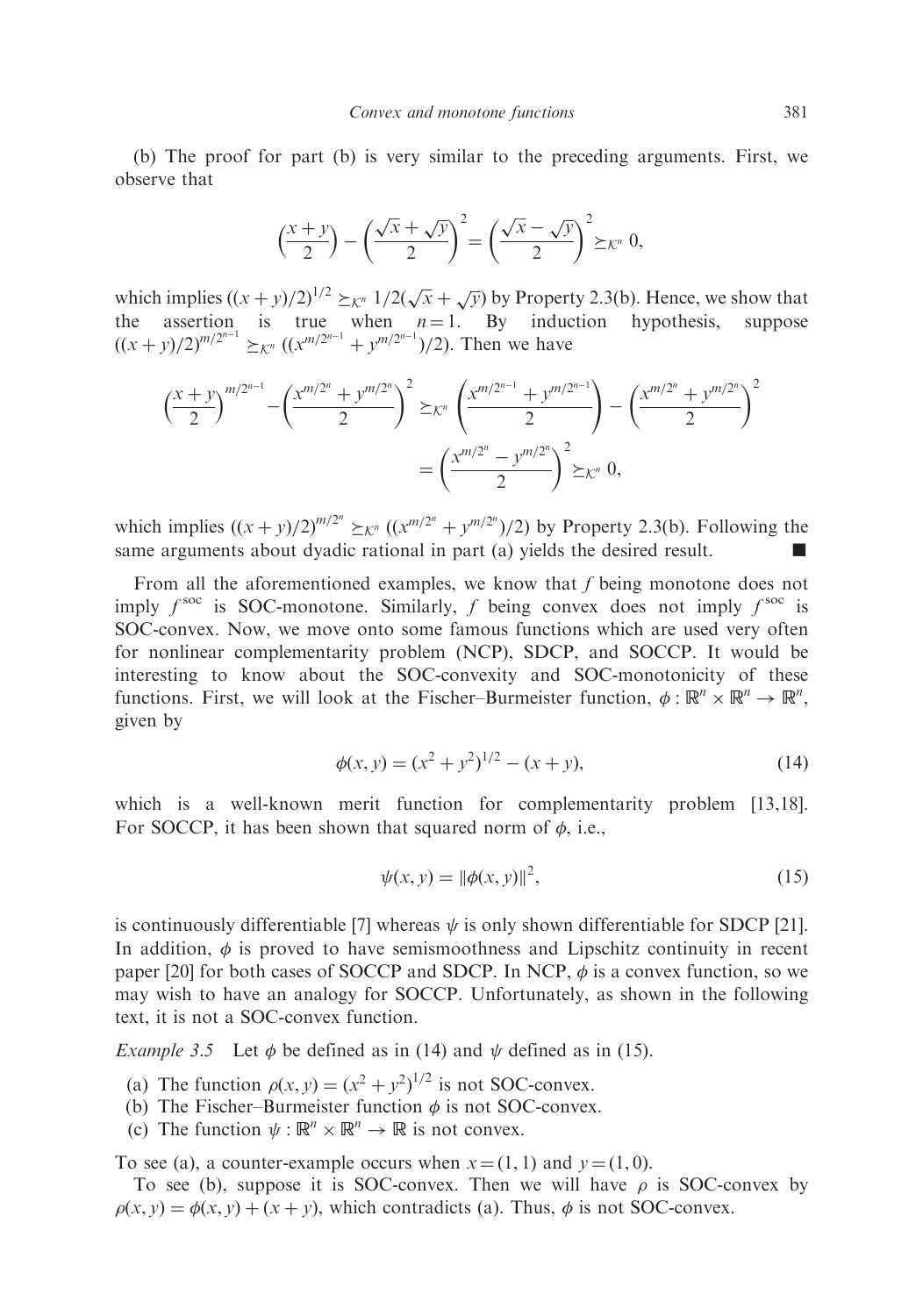To see (c), let  $x = (1, -2)$ ,  $y = (1, -1)$  and  $u = (0, -1)$ ,  $v = (1, -1)$ . Then, we have

$$
\phi(x, y) = \left(\frac{-3 + \sqrt{13}}{2}, \frac{7 - \sqrt{13}}{2}\right) \Rightarrow \psi(x, y) = ||\phi(x, y)||^2 = 21 - 5\sqrt{13}.
$$

$$
\phi(u, v) = \left(\frac{-1 + \sqrt{5}}{2}, \frac{5 - \sqrt{5}}{2}\right) \Rightarrow \psi(u, v) = ||\phi(u, v)||^2 = 9 - 3\sqrt{5}.
$$

Thus,  $1/2(\psi(x, y) + \psi(u, v)) = 1/2(30 - 5\sqrt{13} - 3\sqrt{5}) \approx 2.632$ .

On the other hand, let  $(a, b) := 1/2(x, y) + 1/2(u, v)$ , that is,  $a = (1/2, -3/2)$  and  $b = (1, -1)$ . Indeed, we have  $a^2 + b^2 = (9/2, -7/2)$  and hence  $(a^2 + b^2)^{1/2} =$  $b = (1, -1)$ . Indeed, we have  $a^2 + b^2 = (9/2, -7/2)$  and hence  $(a^2 + b^2)' = (1 + 2\sqrt{2}/2, 1 - 2\sqrt{2}/2)$ , which implies  $\psi(a, b) = ||\phi(a, b)||^2 = 14 - 8\sqrt{2} \approx 2.686$ . Therefore, we obtain

$$
\psi\bigg(\frac{1}{2}(x,y)+\frac{1}{2}(u,v)\bigg) > \frac{1}{2}\psi(x,y)+\frac{1}{2}\psi(u,v),
$$

which shows  $\psi$  is not convex.

Another function based on the Fischer–Burmeister function is  $\psi_1 : \mathbb{R}^n \times \mathbb{R}^n \to \mathbb{R}$ , given by

$$
\psi_1(x, y) := \|[\phi(x, y)]_+\|^2,\tag{16}
$$

where  $\phi$  is the Fischer–Burmeister function given as in equation (14). In the NCP case, it is known that  $\psi_1$  is convex. It has been an open question whether this is still true for SDCP and SOCCP (see Q3 on p. 182 of [21]). In fact, Qi and Chen [16] gave the negative answer for the SDCP case. Here, we provide an answer to the question for SOCCP:  $\psi_1$  is not convex in the SOCCP case.

*Example 3.6* Let  $\phi$  be defined as in (14) and  $\psi_1$  defined as in (16).

- (a) The function  $[\phi(x, y)]_+ = [(x^2 + y^2)^{1/2} (x + y)]_+$  is not SOC-convex.
- (b) The function  $\psi_1$  is not convex.

To see (a), let  $x = (2, 1, -1)$ ,  $y = (1, 1, 0)$  and  $u = (1, -2, 5)$ ,  $v = (-1, 5, 0)$ . Also, we denote  $\phi_1(x, y) := [\phi(x, y)]_+$ . Then, by direct computations, we obtain

$$
\frac{1}{2}\phi_1(x,y) + \frac{1}{2}\phi_1(u,v) - \phi_1\left(\frac{1}{2}(x,y) + \frac{1}{2}(u,v)\right) = (1.0794, 0.4071, -1.0563) \not\geq_{K^3} 0,
$$

which says  $\phi_1$  is not SOC-convex.

To see (b), let  $x = (17, 5, 16)$ ,  $y = (20, -3, 15)$  and  $u = (2, 3, 3)$ ,  $v = (9, -7, 2)$ . It can be easily verified that  $1/2 \psi_1(x, y) + 1/2 \psi_1(u, v) - \psi_2(1/2(x, y) + 1/2(u, v)) < 0$ , which implies  $\psi_1$  is not convex.

Example 3.7

- (a) The function  $f(t) = |t|$  is not SOC-monotone.
- (b) The function  $f(t) = |t|$  is not SOC-convex.
- (c) The function  $f(t) = [t]_+$  is not SOC-monotone.
- (d) The function  $f(t) = [t]_+$  is not SOC-convex.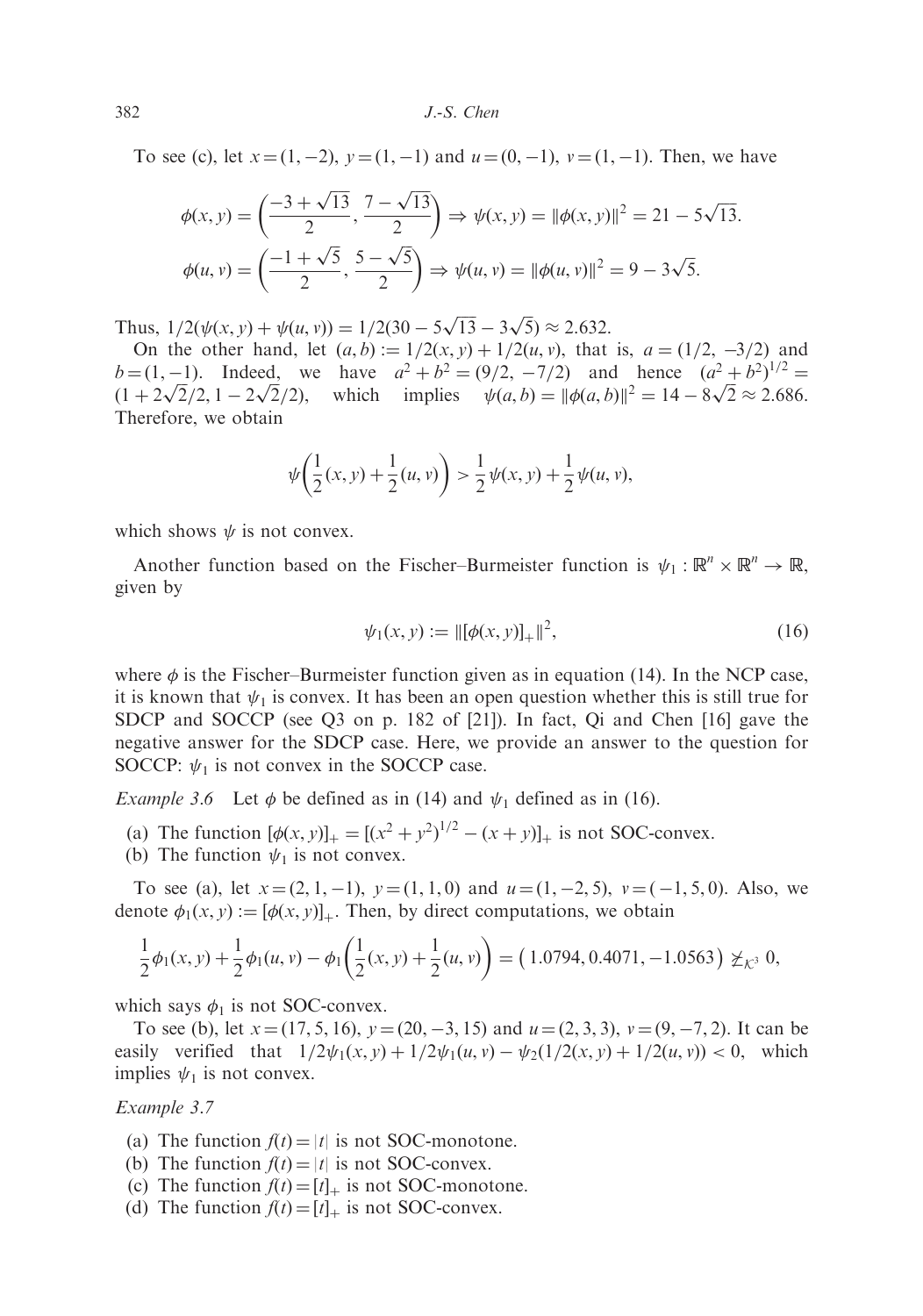To see (a), let  $x = (1, 0)$ ,  $y = (-2, 0)$ . It is clear that  $x \succeq_{\mathcal{K}^2} y$ . Besides, we have  $x^2 = (1, 0)$ ,  $y^2 = (4, 0)$ , which yields  $|x| = (1, 0)$  and  $|y| = (2, 0)$ . But,  $|x| - |y| = (-1, 0) \not\geq_{\mathcal{K}^2} 0$ .

=(4, 0), which yields  $|x| = (1, 0)$  and  $|y| = (2, 0)$ . But,  $|x| - |y| = (-1, 0) \not\ge_{K^2} 0$ .<br>To see (b), let  $x = (1, 1, 1)$ ,  $y = (-1, 1, 0)$ . In fact, we have  $|x| = (\sqrt{2}, 1/\sqrt{2}, 1/\sqrt{2})$ ,  $|y| = (1, -1, 0),$ and  $|x + y| = (\sqrt{5}, 0, 0).$ 5, 0, 0). Therefore,  $|x| = (\sqrt{2}, 1/\sqrt{2}, 1/\sqrt{2})$ ,<br> $\sqrt{5}$ , 0, 0). Therefore,  $|x| + |y| - |x + y| =$  $y = (1, -1, 0),$  and  $|x| + 1$ <br> $(\sqrt{2} + 1 - \sqrt{5}, -1 + 1/\sqrt{2}, 1/\sqrt{2})$ Thus,  $f((x+y)/2) \nleq k^{3} 1/2(f(x) + f(x)),$ which shows  $f(t) = |t|$  is not SOC-convex.

To see (c) and (d), just follows (a) and (b) and the facts that  $[t]_+ = 1/2(t + |t|)$ , where  $t \in \mathbb{R}$ , and  $[x]_+ = 1/2(x + |x|)$ , where  $x \in \mathbb{R}^n$ .

To close this section, we check with one popular smoothing function. It is the To close this section, we check with one popular smoothing function. It is the function,  $f(t) = 1/2(\sqrt{t^2 + 4} + t)$ , proposed by Chen and Harker [4], Kanzow [12], and Smale [17], and is called the CHKS function. The associated SOC-function is defined by

$$
f(x) = \frac{1}{2}(\sqrt{x^2 + 4e} + x),
$$

where  $e = (1,0,\ldots,0)^T$ . The function  $f(t)$  is convex and monotone functions, so we may also wish to know whether the SOC-function is SOC-convex or SOC-monotone. Unfortunately, it is neither SOC-convex nor SOC-monotone for  $n \geq 3$ , although it is both SOC-convex and SOC-monotone for  $n = 2$ . The following example shows what we have just said.

*Example 3.8* Let  $f: \mathbb{R} \to \mathbb{R}$  be  $f(t) = (\sqrt{t^2 + 4} + t)/2$ . Then

- (a) f is not SOC-monotone for general  $n > 3$ .
- (b) However, f is SOC-monotone for  $n = 2$ .
- (c) f is not SOC-convex for general  $n \geq 3$ .
- (d) However, f is SOC-convex for  $n = 2$ .

Again, let  $x = (2, 1, -1)$ ,  $y = (1, 1, 0)$ , then it is the counter-example for both (a) and (c). To see (b) and (d), it can be done by direct verification by using the same techniques as we have done in Example 3.2 and Example 3.3.

## 4. Characterization of SOC-convexity and SOC-monotonicity

Based on all the results in the previous section, one may expect some certain relation between SOC-convex function and SOC-monotone function. One may also like to know under what conditions a function is SOC-convex. The same question arises for SOC-monotone. In this section, we explore these relations. In fact, there already have some analogous results for matrix-functions (see Chapter V of [2]). However, not much for this kind of vector-valued SOC-functions, so further study on these topics are definitely necessary.

PROPOSITION 4.1 Let  $f : [0,\infty) \to [0,\infty)$  be continuous. If f is SOC-concave, then f is SOC-monotone.

*Proof* For any  $0 \le \lambda \le 1$ , we can write  $\lambda x = \lambda y + (1 - \lambda)\lambda/(1 - \lambda)(x - y)$ . Then the SOC-concavity of f yields that

$$
f^{\rm soc}(\lambda x) \succeq_{\mathcal{K}^n} \lambda f^{\rm soc}(y) + (1 - \lambda)f^{\rm soc}\left(\frac{\lambda}{1 - \lambda}(x - y)\right) \succeq_{\mathcal{K}^n} 0,
$$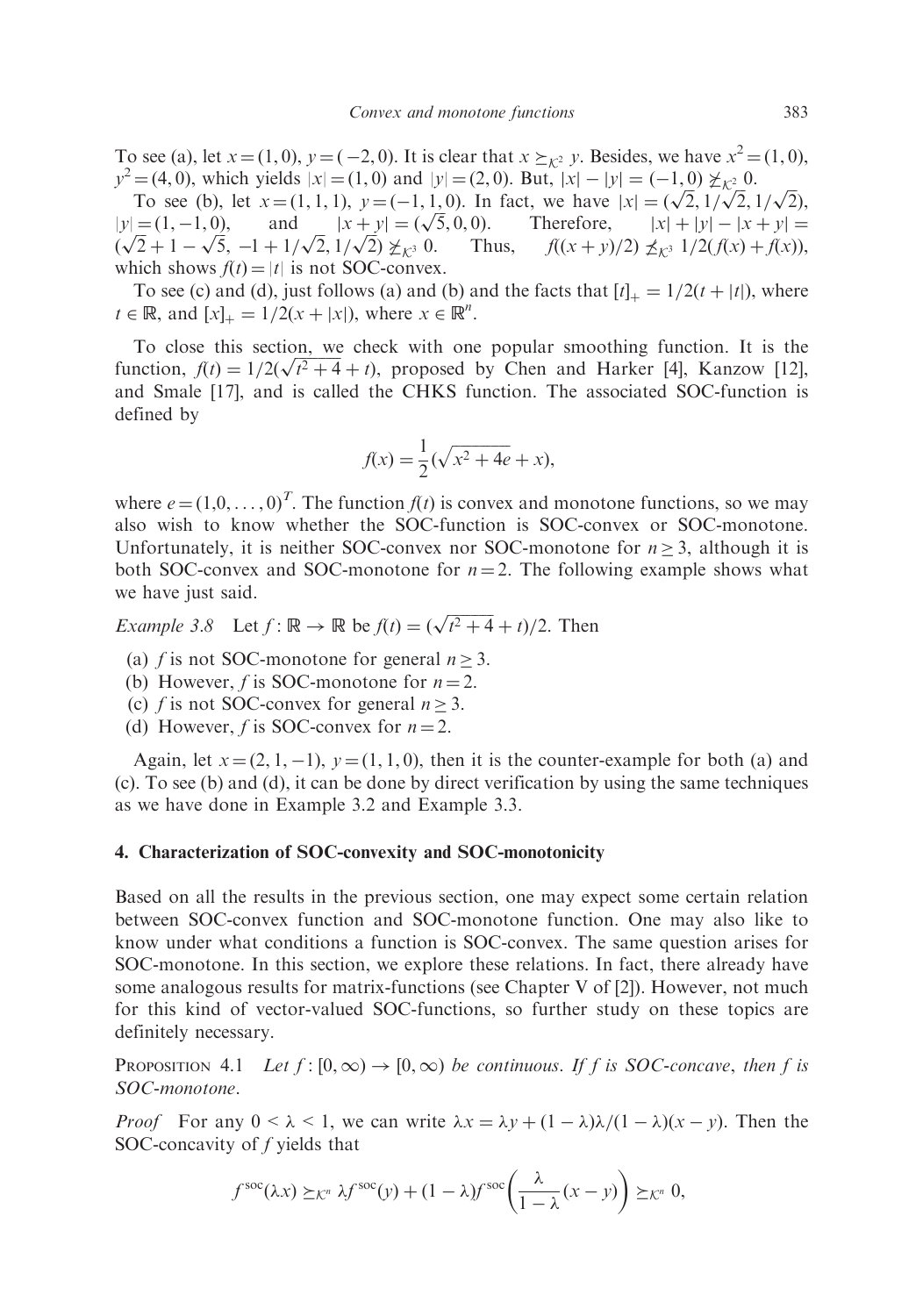where the second inequality is true since f is from  $[0, \infty)$  into itself and  $x - y \succeq_{\mathcal{K}^n} 0$ . Letting  $\lambda \to 1$ , we obtain that  $f^{\text{soc}}(x) \succeq_{\mathcal{K}^n} f^{\text{soc}}(y)$ , which says that f is SOC-monotone.

We notice that if f is not a function from  $[0,\infty)$  into itself, this proposition is false. For instance,  $f(t) = -t^2$  is SOC-concave but not SOC-monotone.

PROPOSITION 4.2 A function  $f: \mathbb{R} \to \mathbb{R}$  is SOC-convex if and only if the real-valued function  $g(x) := \langle f^{\rm soc}(x), z \rangle$  is a convex function  $\forall z \succ_{k^n} 0$ .

*Proof* Suppose f is SOC-convex and let  $x, y \in \mathbb{R}^n$ ,  $\lambda \in [0, 1]$ . Then, we have

$$
f^{\text{soc}}((1 - \lambda)x + \lambda y) \succeq_{\mathcal{K}^n} (1 - \lambda)f^{\text{soc}}(x) + \lambda f^{\text{soc}}(y).
$$

Hence,

$$
g((1 - \lambda)x + \lambda y) = \langle f^{\text{soc}}((1 - \lambda)x + \lambda y), z \rangle
$$
  
\n
$$
\leq \langle (1 - \lambda)f^{\text{soc}}(x) + \lambda f^{\text{soc}}(y), z \rangle
$$
  
\n
$$
= (1 - \lambda)\langle f^{\text{soc}}(x), z \rangle + \langle f^{\text{soc}}(y), z \rangle
$$
  
\n
$$
= (1 - \lambda)g(x) + \lambda g(y),
$$

where the inequality holds by Property 2.3(d). Thus, g is a convex function. For the other direction, from g is convex, we obtain

$$
\left\langle f^{\rm soc}((1-\lambda)x + \lambda y), z \right\rangle \le \left\langle (1-\lambda)f^{\rm soc}(x) + \lambda f^{\rm soc}(y), z \right\rangle.
$$

since  $z \succeq_{\mathcal{K}^n} 0$ , by Property 2.3(d) again, the preceding yields

$$
f^{\text{soc}}((1 - \lambda)x + \lambda y) \succeq_{\mathcal{K}^n} (1 - \lambda)f^{\text{soc}}(x) + \lambda f^{\text{soc}}(y),
$$

which says  $f$  is SOC-convex.

PROPOSITION 4.3 A differentiable function  $f : \mathbb{R} \to \mathbb{R}$  is SOC-convex if and only if  $f^{\text{soc}}(y) \succeq_{\mathcal{K}^n} f^{\text{soc}}(x) + \nabla f^{\text{soc}}(x)(y - x) \text{ for all } x, y \in \mathbb{R}^n.$ 

*Proof* By [8, Proposition 5.3], we know that f is differentiable if and only if  $f^{\text{soc}}$  is differentiable. Using the gradient formula given therein and following the arguments as in [1, Proposition B.3] or [3, Theorem 2.3.5], the proof can be done easily. We omit the details.

At last, we state two conjectures based on observing all the results and examples discussed in this article. The conjectures describe the relationship between SOC-convex and SOC-monotone functions. We are not able to complete the proof right now. Nonetheless, we notice that some interesting results related to the trace of  $x$ , for example [15, Proposition 6.2.9], might help towards proving our conjectures. Further study is certainly desirable. On the other hand, this article is just an initial start of research on SOC-convex and SOC-monotone functions. There are many more properties to be investigated and studied. For instance, there is a useful property [2, Theorem V3.6] for matrix-valued function that says every matrix-monotone function  $f<sup>mat</sup>$  on an interval I is smooth. Similarly, we can ask whether the extension of this theorem to SOC functions is true or not. We leave for future research.

CONJECTURE 4.1 If  $f : (0, \infty) \to \mathbb{R}$  is continuous, convex, and nonincreasing, then

- (a)  $f^{\text{soc}}$  is SOC-convex.
- (b)  $-f^{\text{soc}}$  is SOC-monotone.